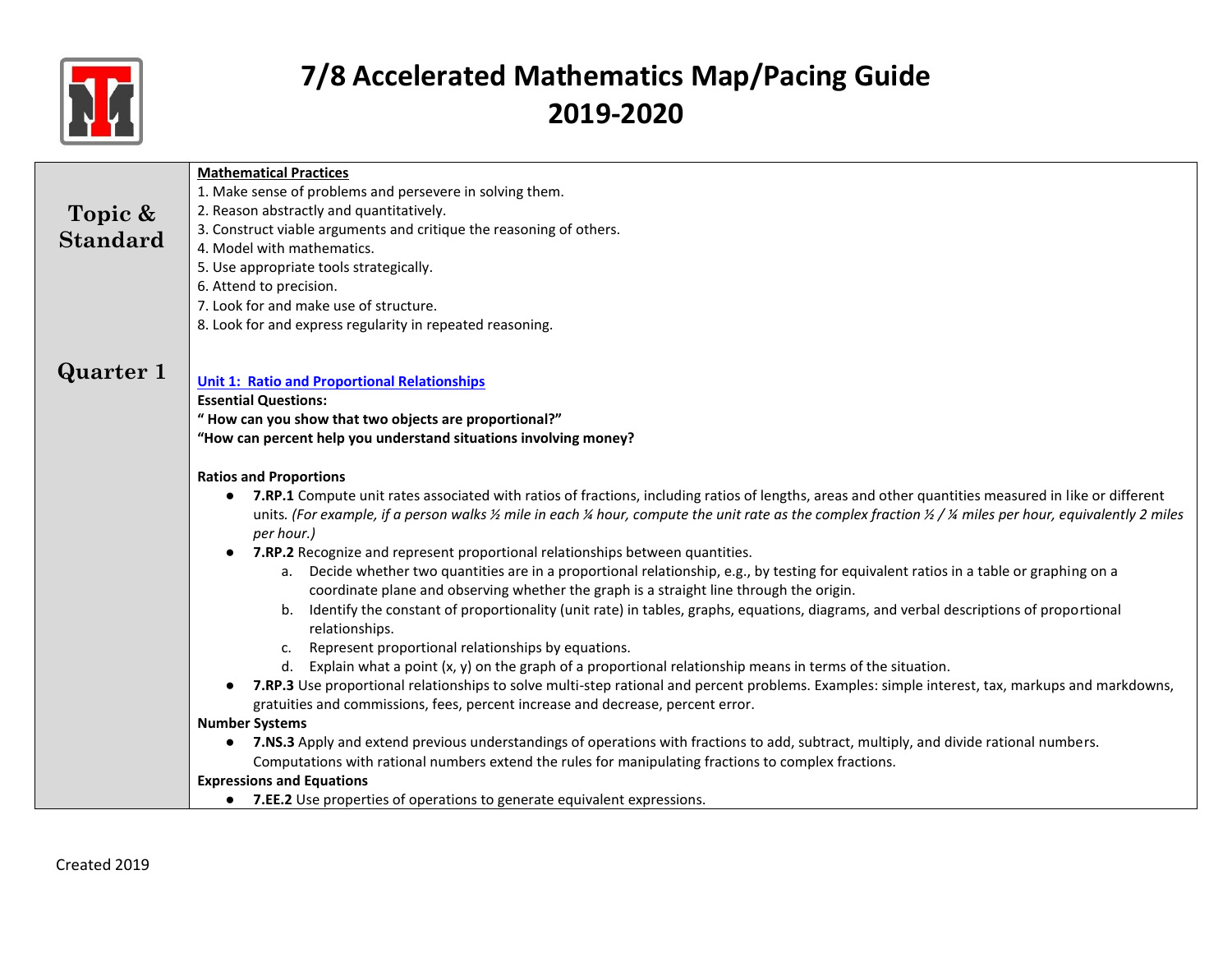● **7.EE.3** Solve multi-step real-life and mathematical problems posed with positive and negative rational numbers in any form (whole numbers, fractions, and decimals), using tools strategically. Apply properties of operations to calculate with numbers in any form; convert between forms as appropriate; and assess the reasonableness of answers using mental computation and estimation strategies.

#### **Unit 2: Number Sense**

**Essential Questions:**

- **"What happens when you add, subtract, multiply, and divide integers?"**
- **" What happens when you add, divide, multiply, and subtract fractions?"**
- **"Why is it helpful to write numbers in different ways?"**

#### **Number Systems**

- **7.NS.1** Apply and extend previous understandings of addition and subtraction to add and subtract rational numbers; represent addition and subtraction on a horizontal or vertical number line diagram.
	- a. Describe situations in which opposite quantities combine to make 0.
	- b. Understand  $p + q$  as the number located a distance  $|q|$  from p, in the positive or negative direction depending on whether q is positive or negative. Show that a number and its opposite have a sum of 0 (are additive inverses). Interpret sums of rational numbers by describing real-world contexts.
	- c. Understand subtraction of rational numbers as adding the additive inverse,  $p-q = p + (-q)$ . Show that the distance between two rational numbers on the number line is the absolute value of their difference, and apply this principle in real-world contexts.
	- d. Apply properties of operations as strategies to add and subtract rational numbers.
- **7. NS.2** Apply and extend previous understandings of operations with fractions to add, subtract, multiply and divide rational

numbers.

- a. Understand that multiplication is extended from fractions to rational numbers by requiring that operations continue to satisfy the properties of operations, particularly the distributive property, leading to products such as  $(-1)$  (-1) = 1 and the rules for multiplying signed numbers. Interpret products of rational numbers by describing real-world contexts.
- b. Understand that integers can be divided , provided that the divisor is not zero, and every quotient of integers (with non-zero divisor) is a rational number. If p and q are integers, then  $-(p/q) = (-p)/q = p/(-q)$ . Interpret quotients of rational numbers by describing real-world contexts.
- c. Apply properties of operations as strategies to multiply and divide rational numbers.
- **7.NS.3** Solve real-world and mathematical problems involving the four operations with rational numbers. Computations with rational numbers extend the rules for manipulating fractions to complex fractions.
- **8.NS.1** Know that real numbers are either rational or irrational. Understand informally that every number has a decimal expansion which is repeating, terminating, or is non-repeating and non-terminating.
- **8.NS.2** Use rational approximations of irrational numbers to compare the size of irrational numbers, locate them approximately on a number line diagram, and estimate the value of the expressions.

#### **Expressions and Equations**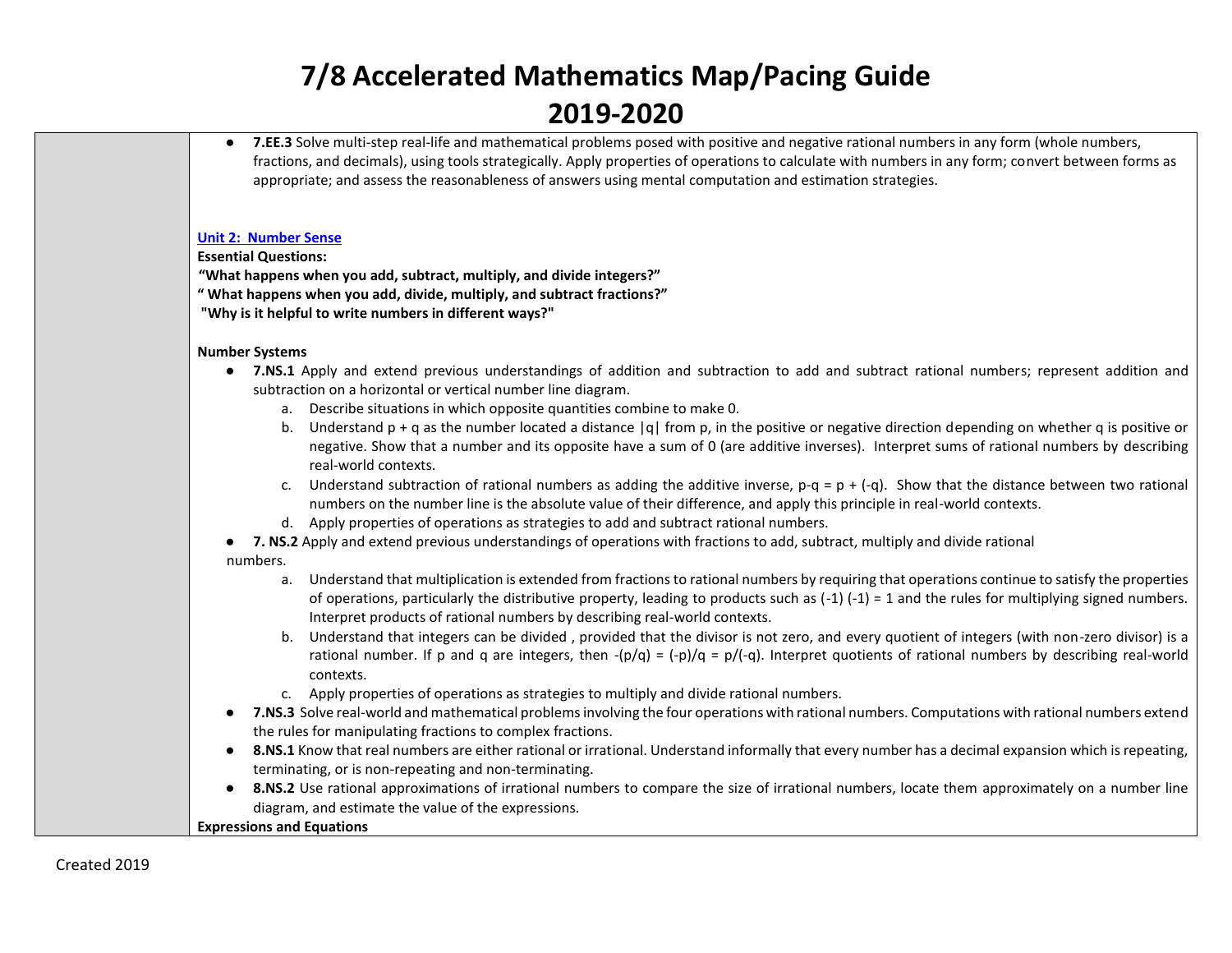| 8.EE.1 Understand, explain, and apply the properties of integer exponents to generate equivalent numerical expressions. For example, $3^2 \times 3 - 5 = 3 - 1$<br>$3 = 1/33 = 1/27$ .<br><b>8.EE.2</b> Use square root and cube root symbols to represent solutions to equations of the form $x^2 = p$ and $x^3 = p$ , where p is a positive rational number.<br>$\bullet$<br>Evaluate square roots of small perfect squares and cube roots of small perfect cubes. Know that V2 is irrational.<br>8.EE.3 Use numbers expressed in the form of a single digit times an integer power of 10 to estimate very large or very small quantities and to express<br>$\bullet$<br>how many times as much one is than the other. For example, estimate the population of the United States as 3 x 10 8; and the population of the<br>world as $7 \times 109$ ; and determine that the world population is more than 20 times larger.<br>8.EE.4 Perform operations with numbers expressed in scientific notation, including problems where both decimal and scientific notation are used.<br>Use scientific notation and choose units of appropriate size for measurements of very large or very small quantities, e.g., use millimeters per year for<br>seafloor spreading. Interpret scientific notation that has been generated by technology.<br>Students should spend the majority of learning on the major work of the grade level; which should account for at least 65% of the academic year (Achieve<br>the core, n.d.). Major content should be emphasized via a greater number of days of instruction, depth and mastery. |                                                                                                                                                                                                                                                                                                                                                                                                                                                                                                                                     |                                                                                                                                                                                                                                                                                                                                                                                                                                                                                                                                                                                                                        |
|-----------------------------------------------------------------------------------------------------------------------------------------------------------------------------------------------------------------------------------------------------------------------------------------------------------------------------------------------------------------------------------------------------------------------------------------------------------------------------------------------------------------------------------------------------------------------------------------------------------------------------------------------------------------------------------------------------------------------------------------------------------------------------------------------------------------------------------------------------------------------------------------------------------------------------------------------------------------------------------------------------------------------------------------------------------------------------------------------------------------------------------------------------------------------------------------------------------------------------------------------------------------------------------------------------------------------------------------------------------------------------------------------------------------------------------------------------------------------------------------------------------------------------------------------------------------------------------------------------------------------------|-------------------------------------------------------------------------------------------------------------------------------------------------------------------------------------------------------------------------------------------------------------------------------------------------------------------------------------------------------------------------------------------------------------------------------------------------------------------------------------------------------------------------------------|------------------------------------------------------------------------------------------------------------------------------------------------------------------------------------------------------------------------------------------------------------------------------------------------------------------------------------------------------------------------------------------------------------------------------------------------------------------------------------------------------------------------------------------------------------------------------------------------------------------------|
| <b>Assessment</b><br>(Evidence)                                                                                                                                                                                                                                                                                                                                                                                                                                                                                                                                                                                                                                                                                                                                                                                                                                                                                                                                                                                                                                                                                                                                                                                                                                                                                                                                                                                                                                                                                                                                                                                             | <b>Resources</b><br><b>Curriculum &amp; Textbook</b>                                                                                                                                                                                                                                                                                                                                                                                                                                                                                | <b>Key Concept tools &amp; practices</b>                                                                                                                                                                                                                                                                                                                                                                                                                                                                                                                                                                               |
| <b>Formative &amp; Summative Assessments</b><br>● 4-7 tasks that reach DOK 3-4<br>• At least (1) GRASPS per quarter &<br>· Illuminate weekly<br><b>MGraw-Hill Glencoe Assessment</b><br>Resources (Formative, Pre/Post, and<br>Summative):<br><b>Quick Checks</b><br>$\bullet$<br><b>Spiral Reviews</b><br>$\bullet$<br>Chapter Quizzes and Tests & Mid-<br>$\bullet$<br>chapter Review<br>Aleks Software- *Tier 1 and 2<br>$\bullet$<br>students should be accessing Aleks<br>at least 2 hours or 10 topics per<br>week. Tier 3 students should be<br>accessing Aleks at least 3 hours or 15<br>topics per week.                                                                                                                                                                                                                                                                                                                                                                                                                                                                                                                                                                                                                                                                                                                                                                                                                                                                                                                                                                                                           | McGraw-Hill Glencoe, Course 2 & 3<br><b>Mathematical Practices - 1 week (Aug.12-16)</b><br>Review<br>Assessments<br><b>Unit 1 - Ratios and Proportions</b><br>(4 weeks - Aug. 19 to Sept.13)<br>(C.2 vol 1) CHAPTER 1: Ratio and Proportional Reasoning<br>Inquiry labs and projects<br><b>Unit Rate</b><br>P.S.I: The 4-step plan<br>Proportional/Non-proportional Relationships<br>Rate of Change<br>$\bullet$<br>21st Century: Engineering<br>$\bullet$<br>(C.2 vol 1) CHAPTER 2 Percent<br>Inquiry labs and projects<br>Percent | <b>Meaning Making Resources embedded within</b><br>each Lesson:<br>Chapter and Lesson Essential Questions<br>$\bullet$<br>Foldables<br>$\bullet$<br>Vocabulary<br>$\bullet$<br><b>Bellwork (Spiral Review)</b><br>$\bullet$<br>Real-World Link Problem<br>$\bullet$<br>H.O.T. Problems at the end of each lesson<br>$\bullet$<br>Desmos<br>$\bullet$<br>Gizmos<br>$\bullet$<br><b>ConnectED Resources to Reinforce Teaching &amp;</b><br>Learning:<br>Unit Opening Videos<br>$\bullet$<br>Tutor videos<br>$\bullet$<br>eToolkit for virtual simulations<br>$\bullet$<br>LearnSmart<br>$\bullet$<br>Visual Vocab, Cards |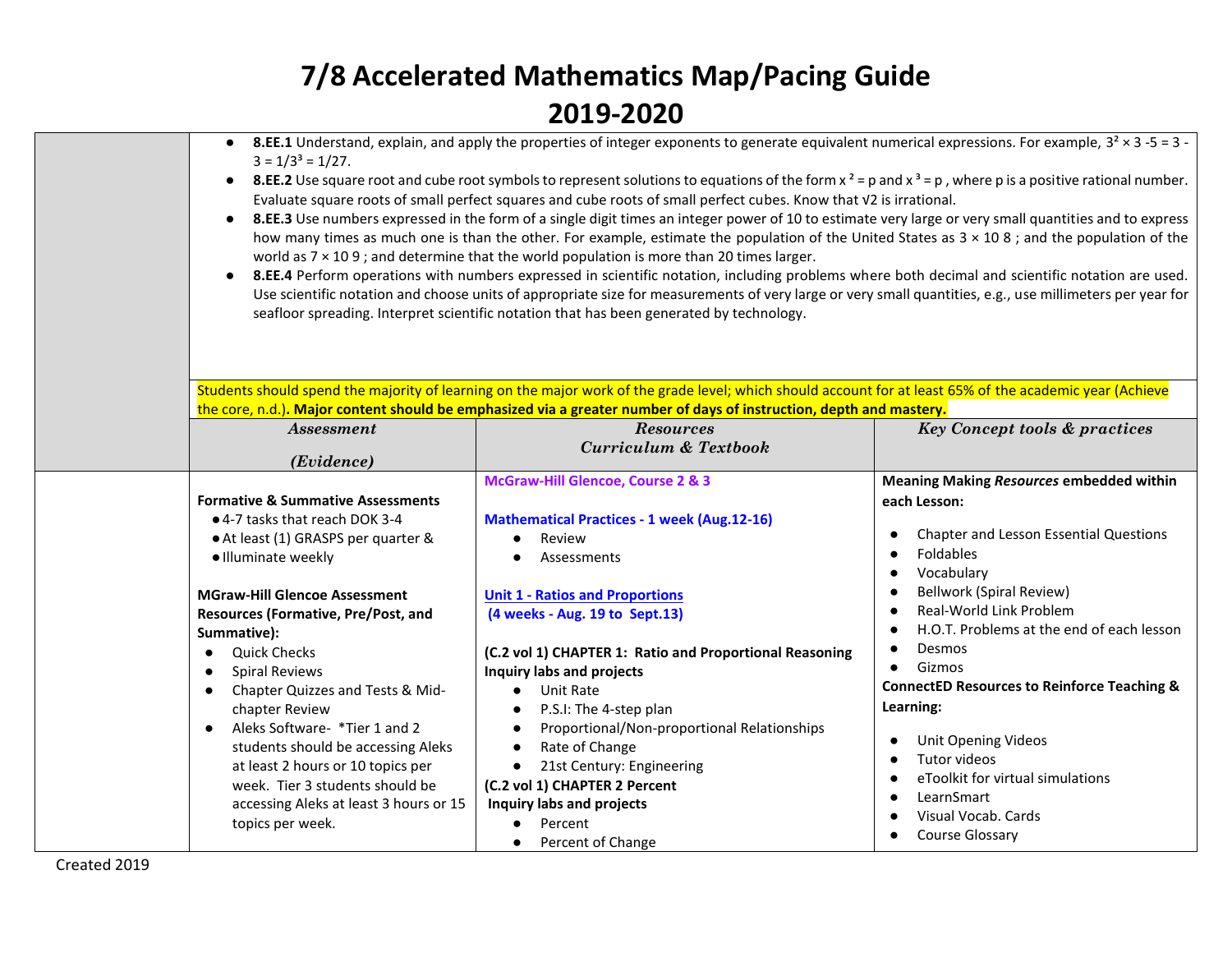|  | P.S.I: Reasonable/Unreasonable Answers<br>$\bullet$<br>Compound Interest<br>$\bullet$<br>21st Century: Video Game Design<br>Unit: Travel Expert<br>$\bullet$                                                                                                                                                                                                                                                                                                                                                                                                                                                                                                                                                                                                                                                                                                                                                 | <b>Virtual Manipulatives</b><br>$\bullet$<br><b>Graphic Novels</b><br>$\bullet$<br>Novels<br>$\bullet$<br>RTI ReTeach Lessons by Chapter<br>$\bullet$<br>Unit Projects<br>$\bullet$<br>*On Demand Professional Development<br>$\bullet$<br>Videos by topic / chapter |
|--|--------------------------------------------------------------------------------------------------------------------------------------------------------------------------------------------------------------------------------------------------------------------------------------------------------------------------------------------------------------------------------------------------------------------------------------------------------------------------------------------------------------------------------------------------------------------------------------------------------------------------------------------------------------------------------------------------------------------------------------------------------------------------------------------------------------------------------------------------------------------------------------------------------------|----------------------------------------------------------------------------------------------------------------------------------------------------------------------------------------------------------------------------------------------------------------------|
|  | <b>Unit 2 - Number Sense</b><br>(4 weeks - Sept. 16-Oct. 10)                                                                                                                                                                                                                                                                                                                                                                                                                                                                                                                                                                                                                                                                                                                                                                                                                                                 |                                                                                                                                                                                                                                                                      |
|  | (C.2 vol 1) CHAPTER 3 Integers<br>Inquiry labs and projects<br>Integers: Add, Subtract, Multiply, Divide<br>$\bullet$<br>Absolute Value<br>$\bullet$<br>P.S.I: Look for a Pattern<br>Properties<br>$\bullet$<br>21st Century: Astronomy<br>$\bullet$<br>(C.2 vol 1) CHAPTER 4 Rational Numbers<br>Inquiry labs and projects<br>Rational numbers on a number line<br>$\bullet$<br>Add/Subtract on a number line<br>$\bullet$<br>P.S.I: Draw a Diagram<br>$\bullet$<br>21st Century: Fashion<br>$\bullet$<br>Unit: Ocean Depths<br>$\bullet$<br>(C.3 vol 1) Chapter 1 Real Numbers<br><b>Inquiry Labs &amp; Projects:</b><br>Problem Solving Investigation "The 4 Step Plan"<br>$\bullet$<br><b>Scientific Notation Using Technology</b><br>$\bullet$<br>Roots of Non-Perfect Squares<br>$\bullet$<br>21 <sup>st</sup> Century Careers - Robotics Engineer<br>$\bullet$<br>Unit: Music to My Ears<br>$\bullet$ |                                                                                                                                                                                                                                                                      |
|  |                                                                                                                                                                                                                                                                                                                                                                                                                                                                                                                                                                                                                                                                                                                                                                                                                                                                                                              |                                                                                                                                                                                                                                                                      |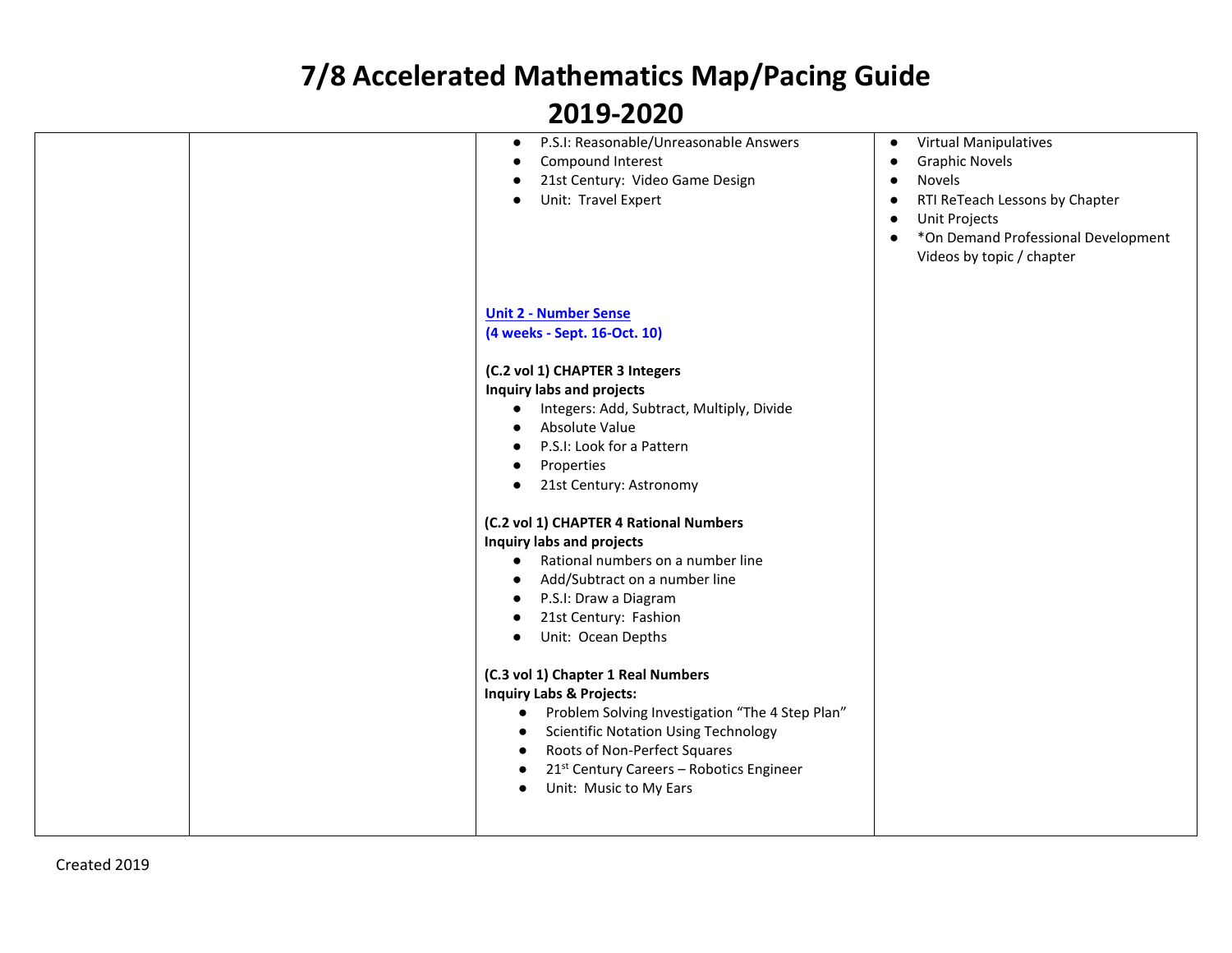|                 | <b>Mathematical Practices</b>                                                                                                                                                                            |
|-----------------|----------------------------------------------------------------------------------------------------------------------------------------------------------------------------------------------------------|
|                 | 1. Make sense of problems and persevere in solving them.                                                                                                                                                 |
| Topic &         | 2. Reason abstractly and quantitatively.                                                                                                                                                                 |
| <b>Standard</b> | 3. Construct viable arguments and critique the reasoning of others.                                                                                                                                      |
|                 | 4. Model with mathematics.                                                                                                                                                                               |
|                 | 5. Use appropriate tools strategically.                                                                                                                                                                  |
| Quarter 2       | 6. Attend to precision.                                                                                                                                                                                  |
|                 | 7. Look for and make use of structure.                                                                                                                                                                   |
|                 | 8. Look for and express regularity in repeated reasoning.                                                                                                                                                |
|                 |                                                                                                                                                                                                          |
|                 | <b>Unit 3: Expressions and Equations</b>                                                                                                                                                                 |
|                 | <b>Essential questions:</b>                                                                                                                                                                              |
|                 | "How can you use numbers and symbols to represent mathematical ideas?"                                                                                                                                   |
|                 | "What does it mean to say two quantities are equal?"                                                                                                                                                     |
|                 | "What is equivalence?"                                                                                                                                                                                   |
|                 | "Why are graphs helpful?"                                                                                                                                                                                |
|                 | <b>Number Systems</b>                                                                                                                                                                                    |
|                 | 7.NS.1 Apply and extend previous understandings of addition and subtraction to add and subtract rational numbers; represent addition and<br>subtraction on a horizontal or vertical number line diagram. |
|                 | b. Understand $p + q$ as the number located a distance  q  from p, in the positive or negative direction depending on whether q is positive or negative.                                                 |
|                 | Show that a number and its opposite have a sum of 0 (are additive inverses). Interpret sums of rational numbers by describing real-world contexts.                                                       |
|                 | c. Understand subtraction of rational numbers as adding the additive inverse, $p-q = p + (-q)$ . Show that the distance between two rational numbers                                                     |
|                 | on the number line is the absolute value of their difference, and apply this principle in real-world contexts.                                                                                           |
|                 | d. Apply properties of operations as strategies to add and subtract rational numbers.                                                                                                                    |
|                 | 7. NS.2 Apply and extend previous understandings of operations with fractions to add, subtract, multiply and divide rational<br>$\bullet$                                                                |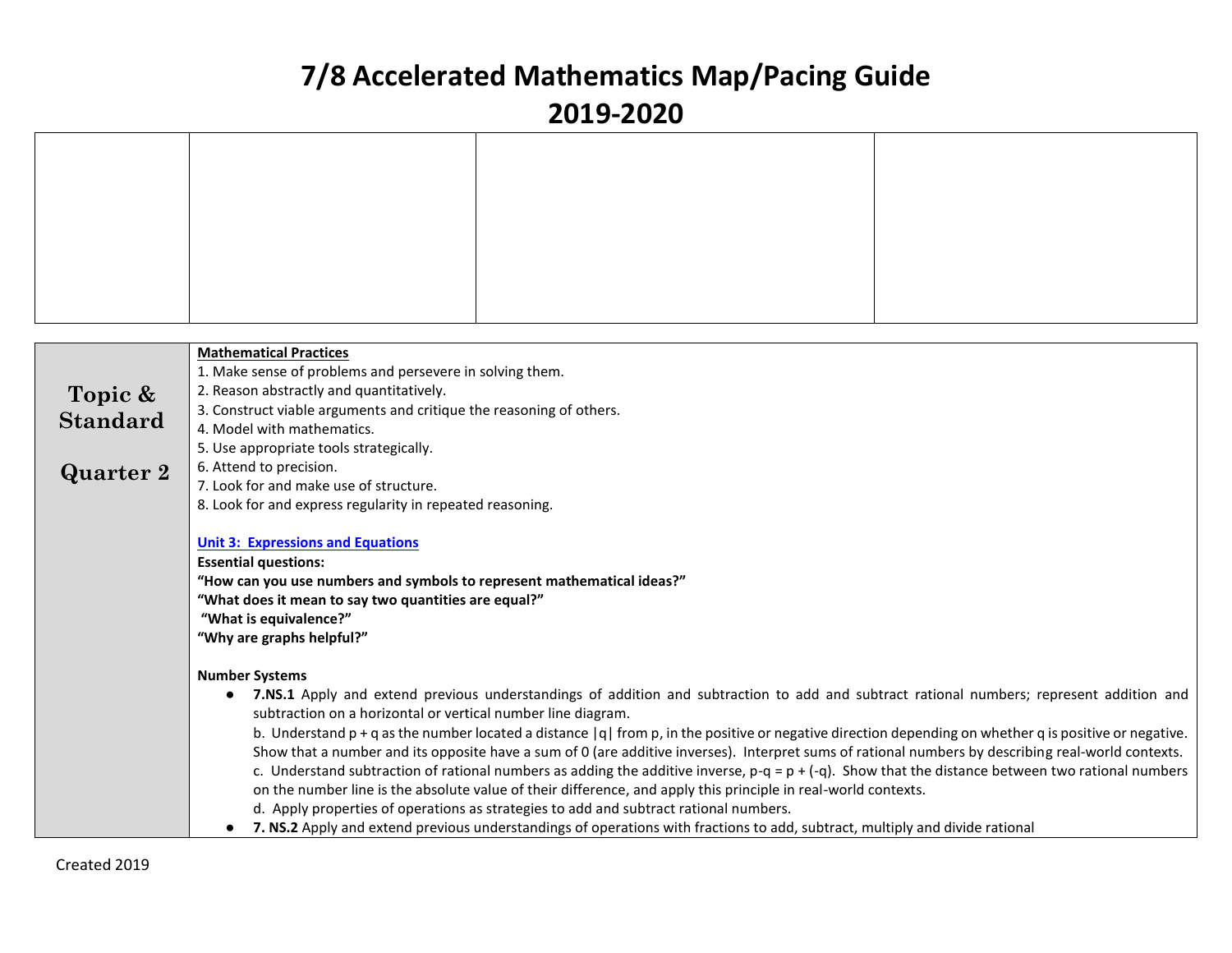#### numbers.

- a. Understand that multiplication is extended from fractions to rational numbers by requiring that operations continue to satisfy the properties of operations, particularly the distributive property, leading to products such as  $(-1)$   $(-1)$  = 1 and the rules for multiplying signed numbers. Interpret products of rational numbers by describing real-world contexts.
- b. Understand that integers can be divided , provided that the divisor is not zero, and every quotient of integers (with non-zero divisor) is a rational number. If p and q are integers, then  $-(p/q) = (-p)/q = p/(-q)$ . Interpret quotients of rational numbers by describing real-world contexts.
- c. Apply properties of operations as strategies to multiply and divide rational numbers.
- d. Convert a rational number to a decimal using long division; know that the decimal form of a rational number terminates in 0s or eventually repeats.
- **7.NS.3** Solve real-world and mathematical problems involving the four operations with rational numbers. Computations with rational numbers extend the rules for manipulating fractions to complex fractions.

#### **Expressions and Equations**

- **7.EE.1** Apply properties of operations as strategies to add, subtract, factor, and expand linear expressions with rational coefficients.
- **7.EE.2** In a problem context, understand that rewriting an expression in an equivalent form can reveal and explain properties of the quantity represented by the expression and can reveal how those quantities are related.
- **7.EE.3** Solve multi-step real-life and mathematical problems posed with positive and negative rational numbers in any form (whole numbers, fractions, and decimals), using tools strategically. Apply properties of operations to calculate with numbers in any form; convert between forms as appropriate; and assess the reasonableness of answers using mental computation and estimation strategies.
- **7.EE.4** Use variables to represent quantities in a real-world or mathematical problems, and construct simple equations and inequalities to solve problems by reasoning about the quantities.

**a.** Solve word problems leading to equations in the form *px + q = r* and *p(x + q) = r*, where p,q, and r are specific rational numbers. Solve equations of these forms fluently. Compare an algebraic solution to an arithmetic solution, identifying the sequence of the operations used in each approach. **b.** Solve word problems leading to inequalities of the form px + q > r or px +q < r, where p, q, and r are specific rational numbers. Graph the solution set of the inequality and interpret it in the context of the problem.

- **8.EE.5** Graph proportional relationships, interpreting the unit rate as the slope of the graph. Compare two different proportional relationships represented in different ways. For example, compare a distance-time graph to a distance-time equation to determine which of two moving objects has greater speed
- **8.EE.6** Use similar triangles to explain why the slope m is the same between any two distinct points on a non-vertical line in the coordinate plane; derive the equation  $y = mx$  for a line through the origin and the equation  $y = mx + b$  for a line intercepting the vertical axis at b
- **8.EE.7** Solve linear equations in one variable.
	- $\circ$  a. Give examples of linear equations in one variable with one solution, infinitely many solutions, or no solutions. Show which of these possibilities is the case by successively transforming the given equation into simpler forms, until an equivalent equation of the form  $x = a$ , a = a , or a = b results (where a and b are different numbers).
	- $\circ$  b. Solve linear equations with rational number coefficients, including equations whose solutions require expanding expressions using the distributive property and collecting like terms.
- **8.EE.8** Analyze and solve pairs of simultaneous linear equations graphically.
	- $\circ$  a. Understand that the solution to a pair of linear equations in two variables corresponds to the point(s) of intersection of their graphs, because the point(s) of intersection satisfy both equations simultaneously.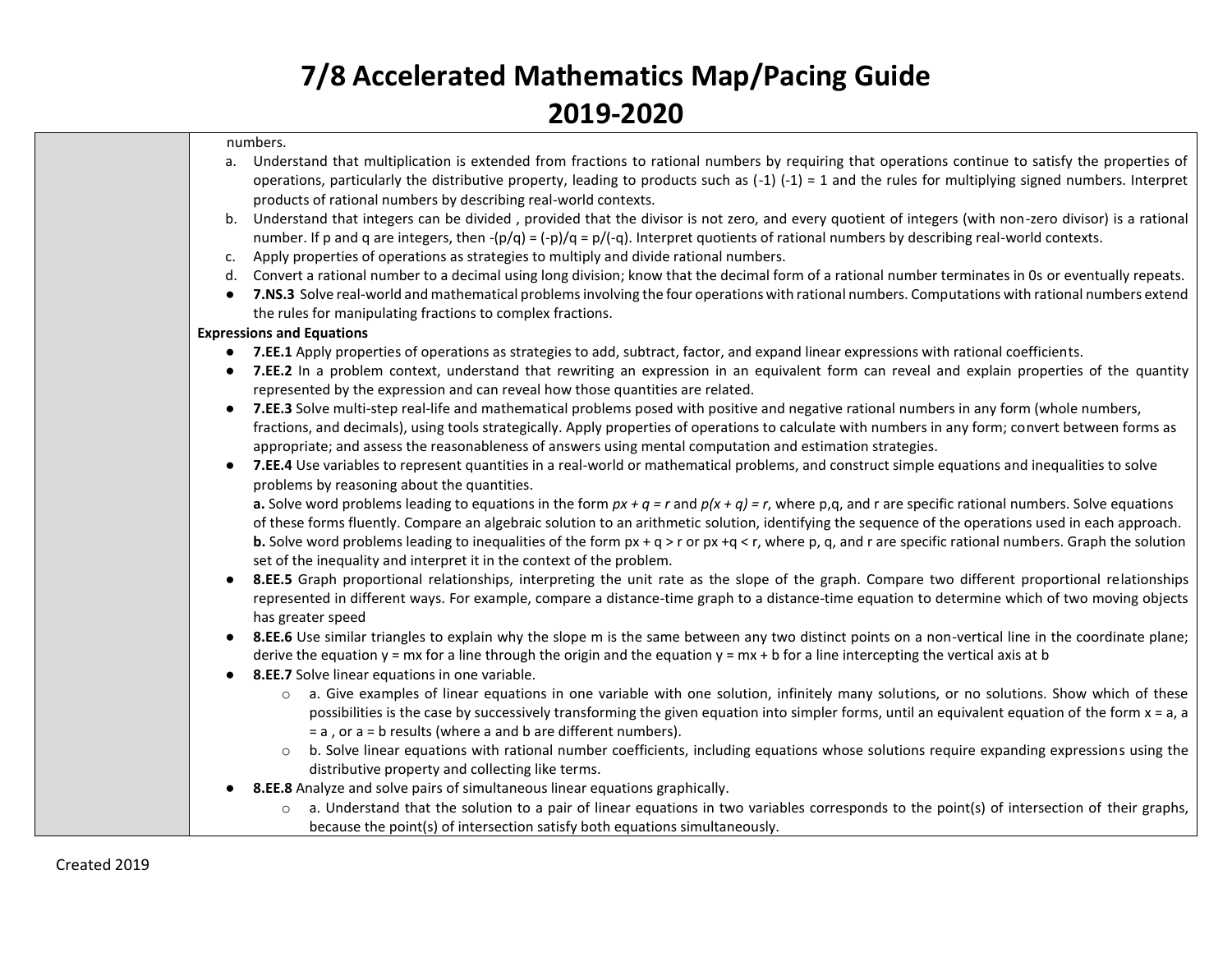|                                                                            | Assessment<br>(Evidence)                             | <b>Resources</b><br>(Curriculum /Textbook)                                                                                                                                                                                                                                                                            | <b>Concept Tools &amp; Practices</b>                                                                                                                                                                                                                                                                                                                                                                                                                                                                                                                                                                                                                                                                                                                                                                                                                                                                                                                       |
|----------------------------------------------------------------------------|------------------------------------------------------|-----------------------------------------------------------------------------------------------------------------------------------------------------------------------------------------------------------------------------------------------------------------------------------------------------------------------|------------------------------------------------------------------------------------------------------------------------------------------------------------------------------------------------------------------------------------------------------------------------------------------------------------------------------------------------------------------------------------------------------------------------------------------------------------------------------------------------------------------------------------------------------------------------------------------------------------------------------------------------------------------------------------------------------------------------------------------------------------------------------------------------------------------------------------------------------------------------------------------------------------------------------------------------------------|
|                                                                            |                                                      | the core, n.d.). Major content should be emphasized via a greater number of days of instruction, depth and mastery.                                                                                                                                                                                                   | Students should spend the majority of learning on the major work of the grade level; which should account for at least 65% of the academic year (Achieve                                                                                                                                                                                                                                                                                                                                                                                                                                                                                                                                                                                                                                                                                                                                                                                                   |
|                                                                            | and (3,9), which are not on a straight line.         | determine which function has the greater rate of change.<br>value of a linear function in terms of the situation it models, and in terms of its graph or a table of values.<br>decreasing, linear or nonlinear. Sketch a graph that exhibits the qualitative features of a function that has been described verbally. | descriptions). For example, given a linear function represented by a table of values and a linear function represented by an algebraic expression,<br>8.F.3 Interpret the equation y = mx + b as defining a linear function, whose graph is a straight line; give examples of functions that are not linear. For<br>example, the function $A = s^2$ giving the area of a square as a function of its side length is not linear because its graph contains the points (1,1), (2,4)<br>8.F.4 Construct a function to model a linear relationship between two quantities. Determine the rate of change and initial value of the function from<br>a description of a relationship or from two (x, y) values, including reading these from a table or from a graph. Interpret the rate of change and initial<br>8.F.5 Describe qualitatively the functional relationship between two quantities by analyzing a graph, e.g., where the function is increasing or |
| $\bullet$                                                                  | of an input and the corresponding output.            |                                                                                                                                                                                                                                                                                                                       | 8.F.1 Understand that a function is a rule that assigns to each input exactly one output. The graph of a function is the set of ordered pairs consisting<br>8.F.2 Compare properties of two functions each represented in a different way (algebraically, graphically, numerically in tables, or by verbal                                                                                                                                                                                                                                                                                                                                                                                                                                                                                                                                                                                                                                                 |
| <b>Unit 4: FUNCTIONS</b><br><b>Essential Question:</b><br><b>Functions</b> | "How can we model relationships between quantities?" |                                                                                                                                                                                                                                                                                                                       |                                                                                                                                                                                                                                                                                                                                                                                                                                                                                                                                                                                                                                                                                                                                                                                                                                                                                                                                                            |
| $\circ$                                                                    | those that can be addressed by graphing.)            | $3x + 2y = 6$ have no solution because $3x + 2y$ cannot simultaneously be 5 and 6.                                                                                                                                                                                                                                    | b. Use graphs to find or estimate the solution to a pair of two simultaneous linear equations in two variables. Equations should include all<br>three solution types: one solution, no solution, and infinitely many solutions. Solve simple cases by inspection. For example, $3x + 2y = 5$ and<br>c. Solve real-world and mathematical problems leading to pairs of linear equations in two variables. For example, given coordinates for two<br>pairs of points, determine whether the line through the first pair of points intersects the line through the second pair. (Limit solutions to                                                                                                                                                                                                                                                                                                                                                           |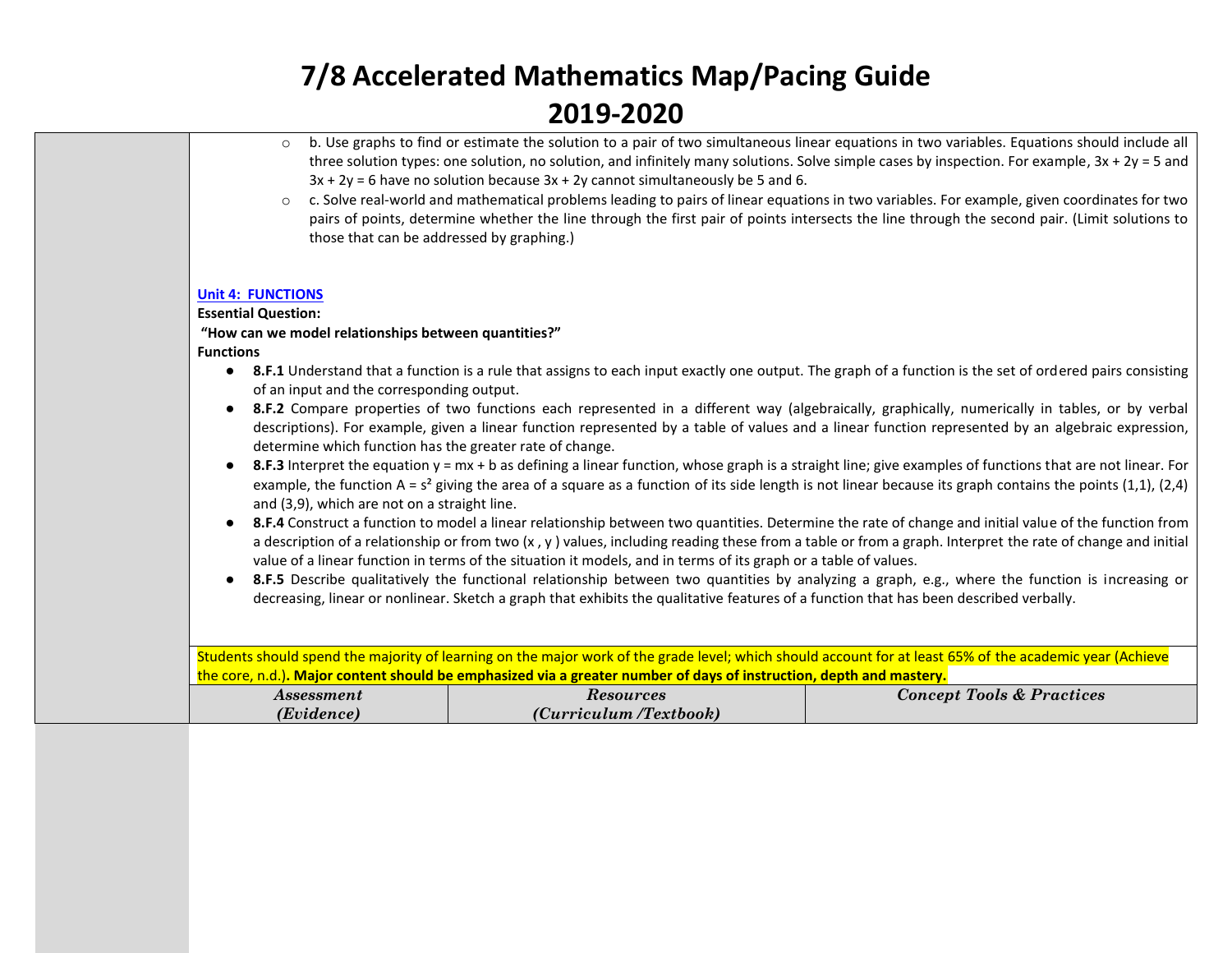| ムリエン–ムリムリ                                                                                                                                                                                                                 |                                                                                                                                                                                                                                                                                                                                                                                                                                                                                                                                                                                                                                                                                                                                                                         |                                                                                                                                                                                                                                                                                                                                                                                                                                               |  |
|---------------------------------------------------------------------------------------------------------------------------------------------------------------------------------------------------------------------------|-------------------------------------------------------------------------------------------------------------------------------------------------------------------------------------------------------------------------------------------------------------------------------------------------------------------------------------------------------------------------------------------------------------------------------------------------------------------------------------------------------------------------------------------------------------------------------------------------------------------------------------------------------------------------------------------------------------------------------------------------------------------------|-----------------------------------------------------------------------------------------------------------------------------------------------------------------------------------------------------------------------------------------------------------------------------------------------------------------------------------------------------------------------------------------------------------------------------------------------|--|
| <b>Formative &amp; Summative</b>                                                                                                                                                                                          | McGraw-Hill Glencoe, Course 2 & 3                                                                                                                                                                                                                                                                                                                                                                                                                                                                                                                                                                                                                                                                                                                                       | Meaning Making Resources embedded within each                                                                                                                                                                                                                                                                                                                                                                                                 |  |
| <b>Assessments</b>                                                                                                                                                                                                        |                                                                                                                                                                                                                                                                                                                                                                                                                                                                                                                                                                                                                                                                                                                                                                         | Lesson:                                                                                                                                                                                                                                                                                                                                                                                                                                       |  |
| ● 4-7 tasks that reach DOK 3-4                                                                                                                                                                                            | <b>Unit 3 Expressions and Equations</b>                                                                                                                                                                                                                                                                                                                                                                                                                                                                                                                                                                                                                                                                                                                                 |                                                                                                                                                                                                                                                                                                                                                                                                                                               |  |
| • At least (1) GRASPS per quarter &                                                                                                                                                                                       | 6 weeks (Oct. 14 - Nov. 22)                                                                                                                                                                                                                                                                                                                                                                                                                                                                                                                                                                                                                                                                                                                                             | Chapter and Lesson Essential Questions                                                                                                                                                                                                                                                                                                                                                                                                        |  |
| · Illuminate weekly                                                                                                                                                                                                       |                                                                                                                                                                                                                                                                                                                                                                                                                                                                                                                                                                                                                                                                                                                                                                         | <b>Foldables</b>                                                                                                                                                                                                                                                                                                                                                                                                                              |  |
|                                                                                                                                                                                                                           | (C.2 vol 2) CHAPTER 5 Expressions                                                                                                                                                                                                                                                                                                                                                                                                                                                                                                                                                                                                                                                                                                                                       | Vocabulary                                                                                                                                                                                                                                                                                                                                                                                                                                    |  |
| <b>MGraw-Hill Glencoe Assessment</b>                                                                                                                                                                                      | Inquiry labs and projects                                                                                                                                                                                                                                                                                                                                                                                                                                                                                                                                                                                                                                                                                                                                               | Bellwork (spiral review)<br>$\bullet$                                                                                                                                                                                                                                                                                                                                                                                                         |  |
| Resources (Formative, Pre/Post, and                                                                                                                                                                                       | Sequences<br>$\bullet$                                                                                                                                                                                                                                                                                                                                                                                                                                                                                                                                                                                                                                                                                                                                                  | Real-World Link Problem                                                                                                                                                                                                                                                                                                                                                                                                                       |  |
| Summative):                                                                                                                                                                                                               | Properties<br>$\bullet$                                                                                                                                                                                                                                                                                                                                                                                                                                                                                                                                                                                                                                                                                                                                                 | H.O.T. Problems at the end of each lesson                                                                                                                                                                                                                                                                                                                                                                                                     |  |
| <b>Quick Checks</b><br>$\bullet$                                                                                                                                                                                          | <b>Factor Linear Expressions</b><br>$\bullet$                                                                                                                                                                                                                                                                                                                                                                                                                                                                                                                                                                                                                                                                                                                           | Desmos                                                                                                                                                                                                                                                                                                                                                                                                                                        |  |
| <b>Spiral Reviews</b><br>$\bullet$                                                                                                                                                                                        | P.S.I: Make a table<br>$\bullet$                                                                                                                                                                                                                                                                                                                                                                                                                                                                                                                                                                                                                                                                                                                                        | Gizmos                                                                                                                                                                                                                                                                                                                                                                                                                                        |  |
| Chapter Quizzes and Tests &<br>$\bullet$                                                                                                                                                                                  | 21st Century: Animal Conservations<br>$\bullet$                                                                                                                                                                                                                                                                                                                                                                                                                                                                                                                                                                                                                                                                                                                         |                                                                                                                                                                                                                                                                                                                                                                                                                                               |  |
| Mid-chapter Review                                                                                                                                                                                                        |                                                                                                                                                                                                                                                                                                                                                                                                                                                                                                                                                                                                                                                                                                                                                                         | <b>ConnectED Resources to Reinforce Teaching &amp; Learning:</b>                                                                                                                                                                                                                                                                                                                                                                              |  |
| Aleks Software- *Tier 1 and 2<br>$\bullet$<br>students should be accessing<br>Aleks at least 2 hours or 10<br>topics per week. Tier 3 students<br>should be accessing Aleks at<br>least 3 hours or 15 topics per<br>week. | (C.2 vol 2) CHAPTER 6 Equations and Inequalities<br>Inquiry lab and projects<br>One-step equations (Addition/Subtraction)<br>$\bullet$<br>Solve equations w/ Bar diagram and rational<br>$\bullet$<br>coefficient<br>Two-step equations<br>$\bullet$<br>Inequalities<br>$\bullet$<br>P.S.I: Work backwards<br>$\bullet$<br>21st Century: Veterinary Medicine<br>Unit: Stand Up and Be Counted<br>$\bullet$<br>(C.3 vol 1) Chapter 2 Equations in One Variable<br><b>Inquiry Labs &amp; Projects:</b><br>Solve Two-Step Equations<br>Problem Solving Investigation "Work<br>Backward"<br>Equations with Variables on Each Side<br>21st Century Careers - Skateboard Designer<br>(C.3 vol 1) CHAPTER 3: Equations in Two Variables<br><b>Inquiry Labs &amp; Projects:</b> | Unit Opening Videos<br>$\bullet$<br>Tutor videos<br>$\bullet$<br>eToolkit for virtual simulations<br>$\bullet$<br>LearnSmart<br>$\bullet$<br>Visual Vocab. Cards<br>$\bullet$<br>Course Glossary<br>$\bullet$<br><b>Virtual Manipulatives</b><br>$\bullet$<br><b>Graphic Novels</b><br>$\bullet$<br>Novels<br>$\bullet$<br>RTI ReTeach Lessons by Chapter<br>Unit Projects<br>*On Demand Professional Development Videos by<br>topic / chapte |  |
|                                                                                                                                                                                                                           | Problem Solving Investigation "The 4 Step<br>Plan"<br><b>Scientific Notation Using Technology</b><br>$\bullet$                                                                                                                                                                                                                                                                                                                                                                                                                                                                                                                                                                                                                                                          |                                                                                                                                                                                                                                                                                                                                                                                                                                               |  |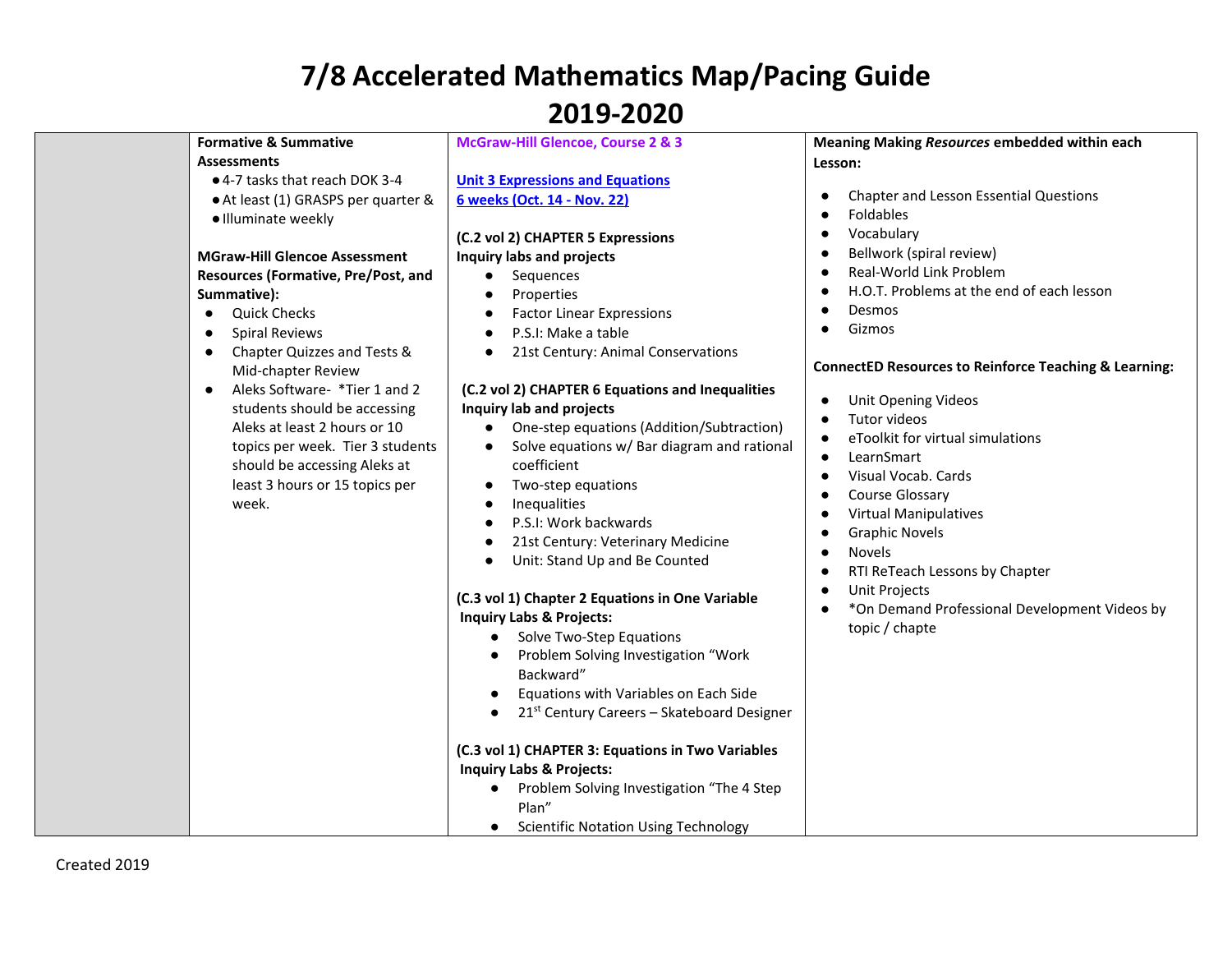|                                                  |                                                                                                                                                                                                                                                                                                                                                                                                                         | Roots of Non-Perfect Squares<br>21 <sup>st</sup> Century Careers - Robotics Engineer<br>Unit: Web design 101<br>*Only teach systems of equations through graphing<br><b>Unit 4 Functions</b><br>3 weeks (Dec. 2 - Dec. 20)<br>(C.3 vol 1) CHAPTER 4: Functions<br><b>Inquiry Labs &amp; Projects:</b><br>Solve Two-Step Equations<br>Problem Solving Investigation "Work<br>Backward"<br>Equations with Variables on Each Side<br>21 <sup>st</sup> Century Careers - Skateboard Designer<br>Unit: Green Thumb<br>*Function notation is NOT required. |  |
|--------------------------------------------------|-------------------------------------------------------------------------------------------------------------------------------------------------------------------------------------------------------------------------------------------------------------------------------------------------------------------------------------------------------------------------------------------------------------------------|------------------------------------------------------------------------------------------------------------------------------------------------------------------------------------------------------------------------------------------------------------------------------------------------------------------------------------------------------------------------------------------------------------------------------------------------------------------------------------------------------------------------------------------------------|--|
| Topics &<br><b>Standards</b><br><b>Quarter 3</b> | <b>Mathematical Practices</b><br>1. Make sense of problems and persevere in solving them.<br>2. Reason abstractly and quantitatively.<br>3. Construct viable arguments and critique the reasoning of others.<br>4. Model with mathematics.<br>5. Use appropriate tools strategically.<br>6. Attend to precision.<br>7. Look for and make use of structure.<br>8. Look for and express regularity in repeated reasoning. |                                                                                                                                                                                                                                                                                                                                                                                                                                                                                                                                                      |  |
|                                                  | <b>Unit 5: Statistics and Probability</b><br><b>Essential Questions:</b><br>"How can you predict the outcome of future events?"<br>"How do you know which type of graph to do when displaying data?"<br>" How are patterns used when comparing two quantities?"                                                                                                                                                         |                                                                                                                                                                                                                                                                                                                                                                                                                                                                                                                                                      |  |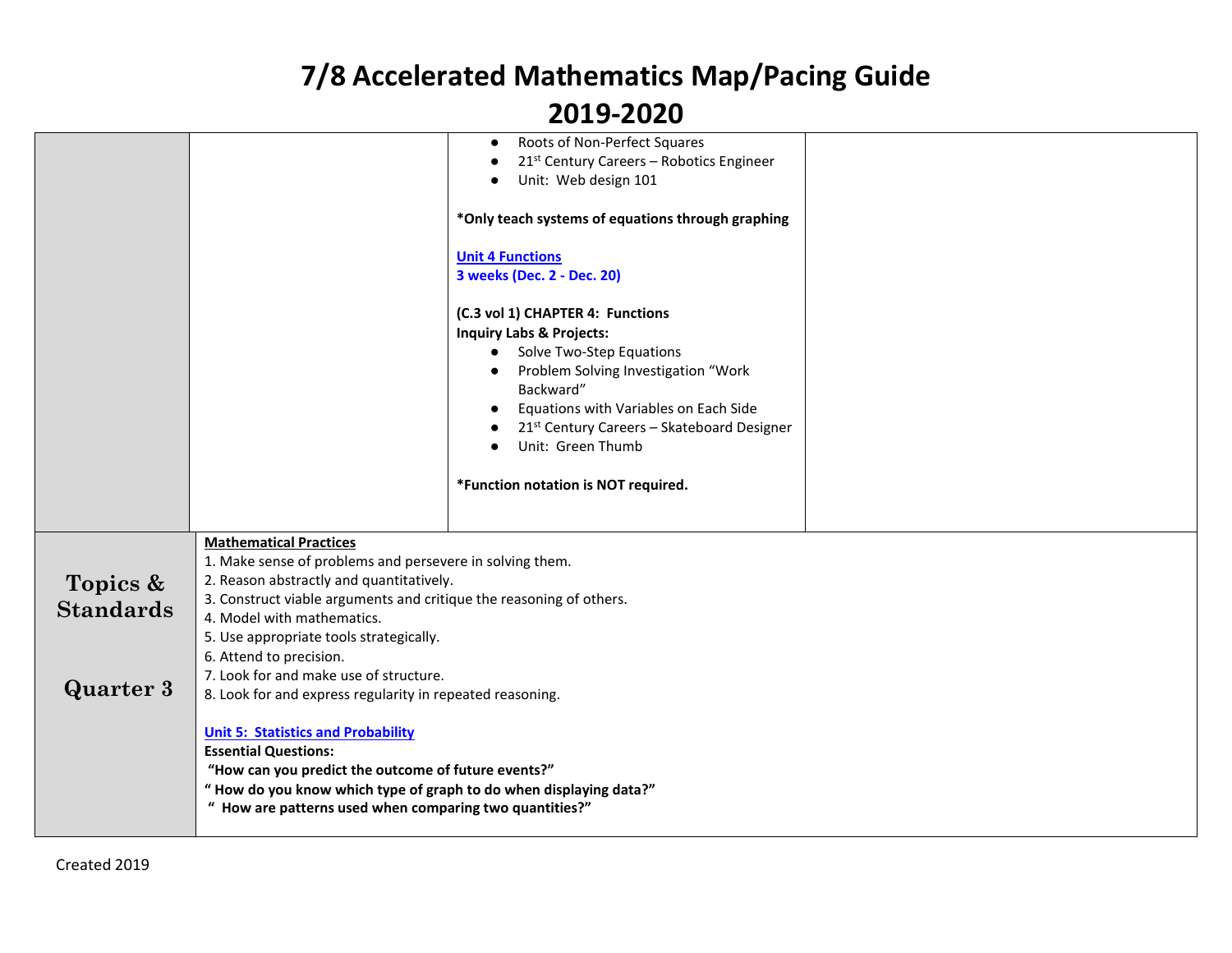| <b>Statistics and Probability</b>                                                                                                                                                                                                                                                                     |
|-------------------------------------------------------------------------------------------------------------------------------------------------------------------------------------------------------------------------------------------------------------------------------------------------------|
| • 7.SP. 1 Understand that statistics can be used to gain information about a population by examining a sample of the population.<br>a. Differentiate between a sample and a population.                                                                                                               |
| b. Understand that conclusions and generalizations about a population are valid only if the sample is representative of that population. Develop an                                                                                                                                                   |
| informal understanding of bias                                                                                                                                                                                                                                                                        |
| 7.SP.2 Broaden statistical reasoning by using the GAISE model.                                                                                                                                                                                                                                        |
| a. Formulate Questions: Recognize and formulate a statistical question as one that anticipates variability and can be answered with quantitative                                                                                                                                                      |
| data. For example, "How do the heights of seventh graders compare to the heights of eighth graders?" (GAISE Model, step 1)                                                                                                                                                                            |
| b. Collect Data: Design and use a plan to collect appropriate data to answer a statistical question. (GAISE Model, step 2)                                                                                                                                                                            |
| c. Analyze Data: Select appropriate graphical methods and numerical measures to analyze data by displaying variability within a group, comparing                                                                                                                                                      |
| individual to individual, and comparing individual to group. (GAISE Model, step 3)                                                                                                                                                                                                                    |
| d. Interpret Results: Draw logical conclusions and make generalizations from the data based on the original.                                                                                                                                                                                          |
| 7.SP.3 Describe and analyze distributions.                                                                                                                                                                                                                                                            |
| a. Summarize quantitative data sets in relation to their context by using mean absolute deviation (MAD), interpreting mean as a balance point.                                                                                                                                                        |
| b. Informally assess the degree of visual overlap of two numerical data distributions with roughly equal variabilities, measuring the difference                                                                                                                                                      |
| between the centers by expressing it as a multiple of a measure of variability. For example, the mean height of players on the basketball team is<br>10 cm greater than the mean height of players on the soccer team, about twice the variability (mean absolute deviation) on either team; on a dot |
| plot (line plot), the separation between the two                                                                                                                                                                                                                                                      |
| 7.SP.4 Use measures of center and measures of variability for numerical data from random samples to draw informal comparative inferences                                                                                                                                                              |
| about two populations.                                                                                                                                                                                                                                                                                |
| 7.SP.5 Understand that the probability of a chance event is a number between 0 and 1 that expresses the likelihood of the event occurring. Larger                                                                                                                                                     |
| numbers indicate greater likelihood. A probability near 0 indicates an unlikely event, a probability around 1/2 indicates an event that is neither                                                                                                                                                    |
| unlikely nor likely, and a probability near 1 indicates a likely event.                                                                                                                                                                                                                               |
| 7.SP.6 Approximate the probability of a chance event by collecting data on the chance process that products it and observing its long-run relative                                                                                                                                                    |
| frequency, and predict the approximate relative frequency give the probability.                                                                                                                                                                                                                       |
| 7.SP.7 Develop a probability model and use it to find probabilities of events. Compare probabilities from a model to observed frequencies; if                                                                                                                                                         |
| agreement is not good, explain possible sources of the discrepancy.                                                                                                                                                                                                                                   |
| a. Develop a uniform probability model and use it to find probabilities of events. Compare probabilities form a model to observed frequencies; if                                                                                                                                                     |
| the agreement is not good, explain possible sources of the discrepancy.                                                                                                                                                                                                                               |
| b. Develop a probability model (which may not be uniform) by observing frequencies in data generated from a chance process.<br>7. SP. 8 Find probabilities of compound events using organized lists, tables, tree diagrams, and simulation.                                                           |
| a. Understand that, just as with simple events, the probability of a compound event is the fraction of outcomes in the sample space for which the                                                                                                                                                     |
| compound event occurs.                                                                                                                                                                                                                                                                                |
| b. Represent sample spaces for compound events using methods such as organized lists, tables, and tree diagrams. For an event describes in                                                                                                                                                            |
| everyday language (e.g., rolling double sizes), identify the outcomes in the sample space which compose the event.                                                                                                                                                                                    |
| c. Design and use a simulation to generate frequencies for the compound events.                                                                                                                                                                                                                       |
|                                                                                                                                                                                                                                                                                                       |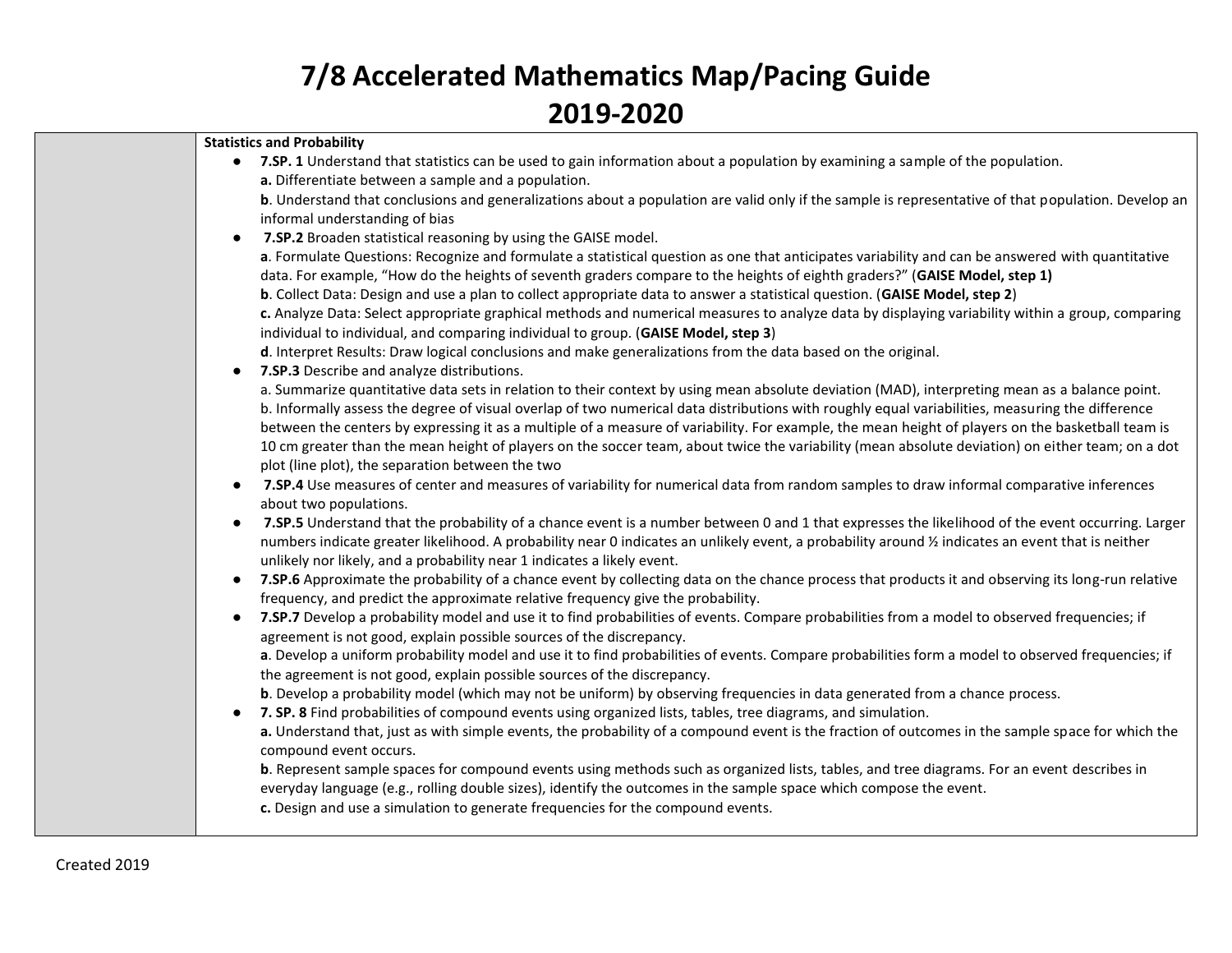#### **\*Gaise model:**

**Step 1: Formulate the Question • Students should pose their own statistical question of interest (Level C). • Students are starting to form questions that allow for generalizations of a population (Level B-C).** 

**Step 2: Collect Data • Students should begin to use random selection or random assignment (Level B).** 

**Step 3: Analyze Data • Students measure variability within a single group using MAD, IQR, and/or standard deviation (Level A). • Students compare measures of center and spread between groups using displays and values (Level B). • Students describe potential sources of error (Level B). • Students understand and use particular properties of distributions as tools of analysis moving toward using global characteristics of distributions (Level B-C).**

- **8.SP.1** Construct and interpret scatter plots for bivariate measurement data to investigate patterns of association between two quantities. Describe patterns such as clustering, outliers, positive, negative, or no associations and linear association and nonlinear association. **(\*GAISE 3 & 4)**
- **8.SP.2** Understand that straight lines are widely used to model relationships between two quantitative variables. For scatter plots that suggest a linear association, informally fit a straight line, and informally assess the model fit by judging the closeness of the data points to the line. **(\*GAISE 3 & 4)**
- **8.SP.3** Use the equation of a linear model to solve problems in the contest of bivariate measurement data, interpreting the slope and intercept. **(\*GAISE 3 & 4)**
- **8.SP.4** Understand that patterns of association can also be seen in bivariate categorical data by displaying frequencies and relative frequencies in a two-way table. Construct and interpret a two-way table summarizing data on two categorical variables collected from the same subject.

#### **\*Gaise model:**

**Step 3: Analyze Data • Students measure variability within a single group using MAD, IQR, and/or standard deviation (Level A). • Students compare measures of center and spread between groups using displays and values (Level B). • Students describe potential sources of error (Level B). • Students understand and use particular properties of distributions as tools of analysis moving toward using global characteristics of distributions (Level B-C). Step 4: Interpret Results • Students acknowledge that looking beyond the data is feasible by interpreting differences in shape, center, and spread (Level B). • Students determine if a sample is representative of a population and start to move towards generalization (Level B-C). • Students note the difference between two groups with different conditions (Level B).** 

#### **Unit 6: Geometry**

**Essential Questions:**

**"How does Geometry help us describe real-world objects?"**

**"How do measurements help you describe real-world objects?"**

**"How can Algebraic Concepts be applied to Geometry?"**

**" How can we best show or describe the change in position of a figure?"**

**"How can you determine congruence and similarity?"**

**"Why are formulas so important in Math and Science?"**

#### **Geometry**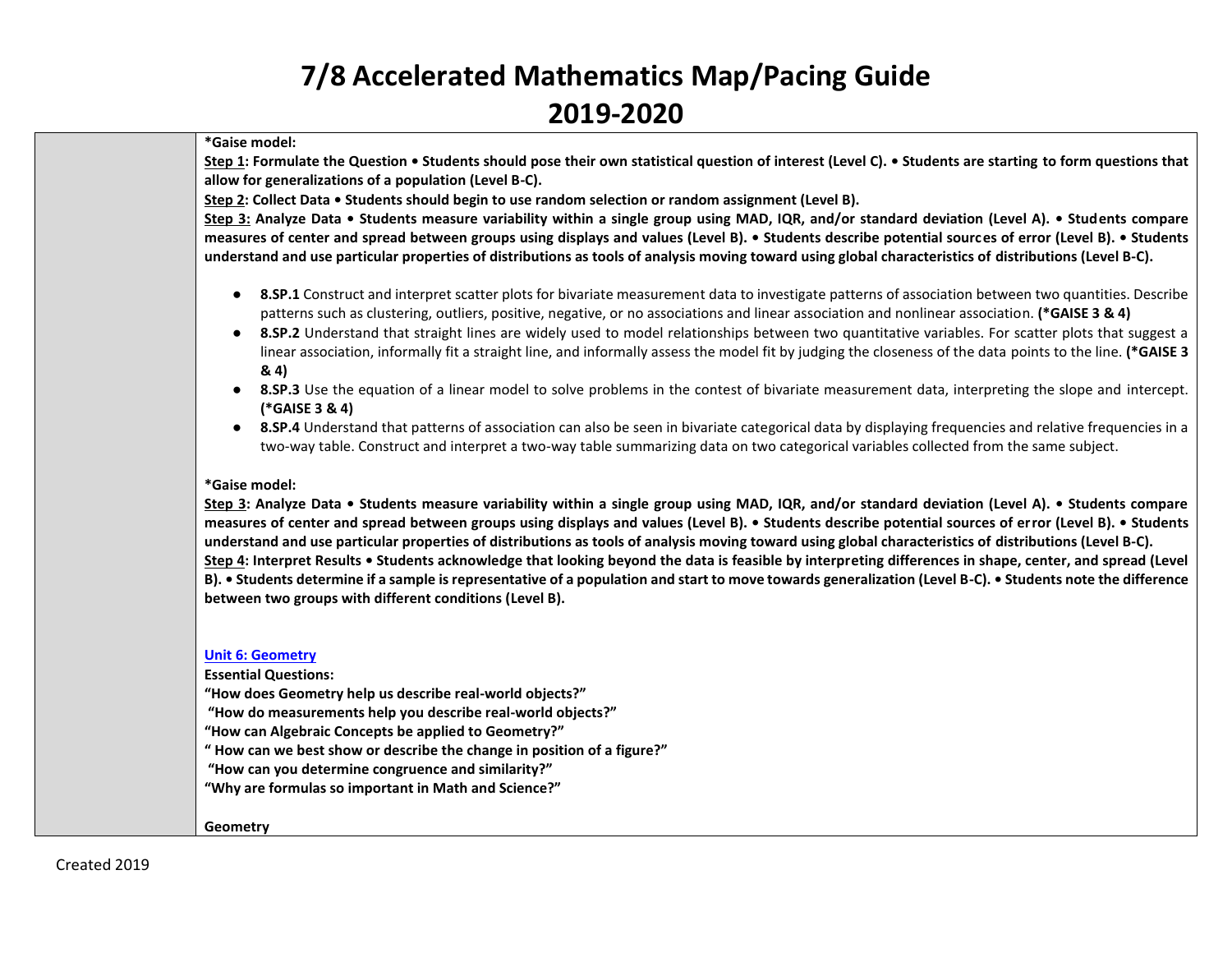| 7.G.1 Solve problems involving similar figures with right triangles, other triangles, and special quadrilaterals.<br>$\bullet$                                                                                                                                                                                                                                           |  |
|--------------------------------------------------------------------------------------------------------------------------------------------------------------------------------------------------------------------------------------------------------------------------------------------------------------------------------------------------------------------------|--|
| a. Compute actual lengths and areas from a scale drawing and reproduce a scale drawing at a different scale.                                                                                                                                                                                                                                                             |  |
| b. Represent proportional relationships within and between similar figures.                                                                                                                                                                                                                                                                                              |  |
| 7.G.2 Draw (freehand, with a ruler and protractor, and with technology) geometric figures with given conditions.                                                                                                                                                                                                                                                         |  |
| a. Focus on constructing triangles from three measures of angles or sides, noticing when the conditions determine a unique triangle, more than<br>one triangle, or no triangle.                                                                                                                                                                                          |  |
| b. Focus on constructing quadrilaterals with given conditions noticing types and properties of resulting quadrilaterals and whether it is possible to<br>construct different quadrilaterals using the same conditions.                                                                                                                                                   |  |
| 7.G.3 Describe the two-dimensional figures that result from slicing three-dimensional figures, as in plane sections of right rectangular prisms and<br>right rectangular pyramids.                                                                                                                                                                                       |  |
| 7.G.4 Work with circles                                                                                                                                                                                                                                                                                                                                                  |  |
| a. Explore and understand the relationships among the circumference, diameter, area, and radius of a circle.                                                                                                                                                                                                                                                             |  |
| b. Know and use the formulas for the area and circumference of a circle and use them to solve real-world and mathematical problems.<br>7.G.5 Use facts about supplementary, complementary, vertical, and adjacent angles in a multi-step problem to write and solve simple equations<br>for an unknown angle in a figure.                                                |  |
| 7.G.6 Solve real-life and mathematical problems involving angle measure, area, surface area, and volume.                                                                                                                                                                                                                                                                 |  |
| 8.G.1 Verify experimentally the properties of rotations, reflections, and translations (include examples of both with and without coordinates.)                                                                                                                                                                                                                          |  |
| a. Lines are taken to lines, and line segments are taken to line segments of the same length.                                                                                                                                                                                                                                                                            |  |
| b. Angles are taken to angles of the same measure.                                                                                                                                                                                                                                                                                                                       |  |
| 8.G.2 Understand that a two-dimensional figure is congruent to another if the second can be obtained from the first by a sequence of rotations,<br>reflections, and translations; given two congruent figures, describe a sequence that exhibits the congruence between them. Include examples both<br>with and without coordinates.                                     |  |
| 8.G.3 Describe the effect of dilations, translations, rotations, and reflections on two-dimensional figures using coordinates.                                                                                                                                                                                                                                           |  |
| 8.G.4 Understand that a two-dimensional figure is similar to another if the second can be obtained from the first by a sequence of rotations,<br>$\bullet$<br>reflections, translations, and dilations; given two similar two-dimensional figures, describe a sequence that exhibits the similarity between them.<br>Include examples both with and without coordinates. |  |
| 8.G.5 Use informal arguments to establish facts about the angle sum and exterior angle of triangles, about the angles created when parallel lines<br>$\bullet$                                                                                                                                                                                                           |  |
| are cut by a transversal, and the angle-angle criterion for similarity of triangles.                                                                                                                                                                                                                                                                                     |  |
| 8.G.6 Analyze and justify an informal proof of the Pythagorean Theorem and its converse.                                                                                                                                                                                                                                                                                 |  |
| 8.G.7 Apply the Pythagorean Theorem to find unknown side lengths in right triangles in 2D and 3D.                                                                                                                                                                                                                                                                        |  |
| 8.G.8 Apply the Pythagorean Theorem to find the distance between two points in a coordinate system.                                                                                                                                                                                                                                                                      |  |
| 8.G.9 Solve real-world and mathematical problems involving volumes of cones, cylinders, and spheres.                                                                                                                                                                                                                                                                     |  |
|                                                                                                                                                                                                                                                                                                                                                                          |  |
|                                                                                                                                                                                                                                                                                                                                                                          |  |
|                                                                                                                                                                                                                                                                                                                                                                          |  |
|                                                                                                                                                                                                                                                                                                                                                                          |  |
|                                                                                                                                                                                                                                                                                                                                                                          |  |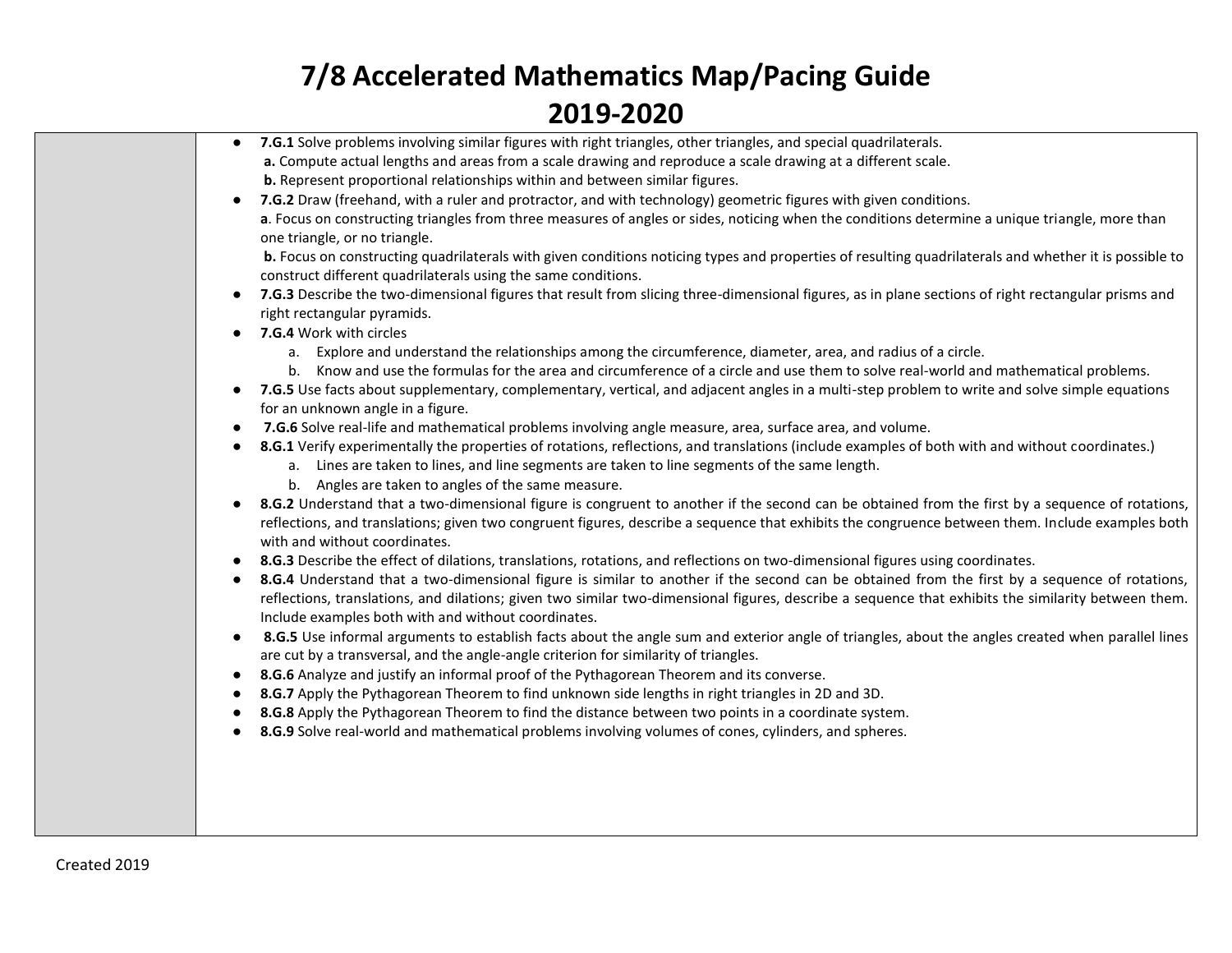|            | Students should spend the majority of learning on the major work of the grade level; which should account for at least 65% of the academic year (Achieve<br>the core, n.d.). Major content should be emphasized via a greater number of days of instruction, depth and mastery. |                                      |
|------------|---------------------------------------------------------------------------------------------------------------------------------------------------------------------------------------------------------------------------------------------------------------------------------|--------------------------------------|
| Assessment | <b>Resources</b>                                                                                                                                                                                                                                                                | <b>Concept Tools &amp; Practices</b> |
| (Evidence) | (Curriculum /Textbook)                                                                                                                                                                                                                                                          |                                      |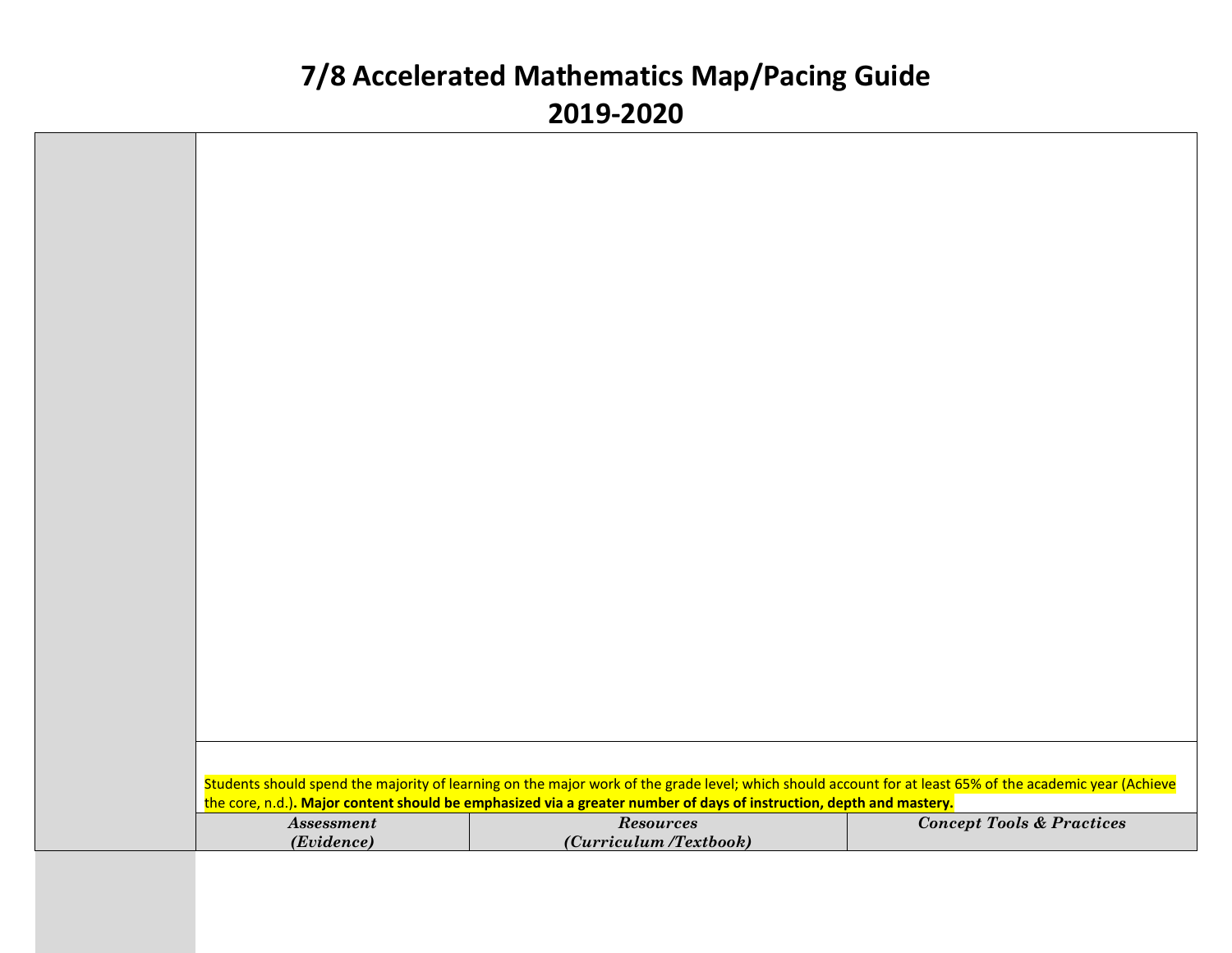|                                               | ZUIJ-ZUZU                                                  |                                                            |
|-----------------------------------------------|------------------------------------------------------------|------------------------------------------------------------|
| <b>Formative &amp; Summative Assessments</b>  | <b>McGraw-Hill Glencoe Course 2 &amp; 3</b>                | Meaning Making Resources embedded within each              |
| ● 4-7 tasks that reach DOK 3-4                |                                                            | Lesson:                                                    |
| • At least (1) GRASPS per quarter &           |                                                            |                                                            |
| · Illuminate weekly                           | <b>Unit 5 Statistics and Probability</b>                   | <b>Chapter and Lesson Essential Questions</b><br>$\bullet$ |
|                                               | 3 weeks (Jan. 6 - Jan. 24)                                 | <b>Foldables</b><br>$\bullet$                              |
| <b>MGraw-Hill Glencoe Assessment</b>          |                                                            | Vocabulary<br>$\bullet$                                    |
| <b>Resources (Formative, Pre/Post, and</b>    | (C.3 vol 2) CHAPTER 9: Scatter Plots and Data Analysis     | Bellwork (spiral review)<br>$\bullet$                      |
| Summative):                                   | <b>Inquiry Lab &amp; Projects</b>                          | Real-World Link Problem<br>$\bullet$                       |
| <b>Quick Checks</b>                           | Scatter plots<br>$\bullet$                                 | H.O.T. Problems at the end of each lesson<br>$\bullet$     |
| <b>Spiral Reviews</b><br>$\bullet$            | Lines of Best Fit<br>$\bullet$                             | Desmos<br>$\bullet$                                        |
| Chapter Quizzes and Tests & Mid-<br>$\bullet$ | Graphing Technology (Linear/Non-linear Assoc)<br>$\bullet$ | Gizmos<br>$\bullet$                                        |
| chapter Review                                | Problem Solving Investigation: Use a Graph<br>$\bullet$    |                                                            |
| Aleks Software- *Tier 1 and 2<br>$\bullet$    | 21st Century: Sports Marketing<br>$\bullet$                | <b>ConnectED Resources to Reinforce Teaching &amp;</b>     |
| students should be accessing Aleks            | Unit Project: Olympic Games<br>$\bullet$                   | Learning:                                                  |
| at least 2 hours or 10 topics per             |                                                            |                                                            |
| week. Tier 3 students should be               |                                                            | Unit Opening Videos<br>$\bullet$                           |
| accessing Aleks at least 3 hours or           | (C.2 vol 2) CHAPTER 9 Probability                          | Tutor videos<br>$\bullet$                                  |
|                                               |                                                            | eToolkit for virtual simulations<br>$\bullet$              |
| 15 topics per week.                           | Inquiry lab and projects                                   | LearnSmart<br>$\bullet$                                    |
|                                               | <b>Relative Frequency</b><br>$\bullet$                     | Visual Vocab. Cards<br>$\bullet$                           |
|                                               | Fair/Unfair games<br>$\bullet$                             | Course Glossary<br>$\bullet$                               |
|                                               | Simulate Compound Events<br>$\bullet$                      | <b>Virtual Manipulatives</b><br>$\bullet$                  |
|                                               | P.S.I: Act it Out<br>$\bullet$                             | <b>Graphic Novels</b><br>$\bullet$                         |
|                                               | Independent/Dependent Events<br>$\bullet$                  | Novels<br>$\bullet$                                        |
|                                               |                                                            | RTI ReTeach Lessons by Chapter<br>$\bullet$                |
|                                               | (C.2 vol 2) CHAPTER 10 Statistics                          | <b>Unit Projects</b><br>$\bullet$                          |
|                                               | <b>Inquiry lab and Projects</b>                            | *On Demand Professional Development<br>$\bullet$           |
|                                               | <b>Multiple Samples</b><br>$\bullet$                       | Videos by topic / chapter                                  |
|                                               | <b>Collect Data</b><br>$\bullet$                           |                                                            |
|                                               | P.S.I: Use a Graph<br>$\bullet$                            |                                                            |
|                                               | Data Distribution<br>$\bullet$                             |                                                            |
|                                               | 21st Century: Market Research<br>$\bullet$                 |                                                            |
|                                               | <b>Unit: Math Genes</b><br>$\bullet$                       |                                                            |
|                                               |                                                            |                                                            |
|                                               |                                                            |                                                            |
|                                               | <b>Unit 6: Geometry</b>                                    |                                                            |
|                                               | 7 weeks (Jan. 27 - March 12)                               |                                                            |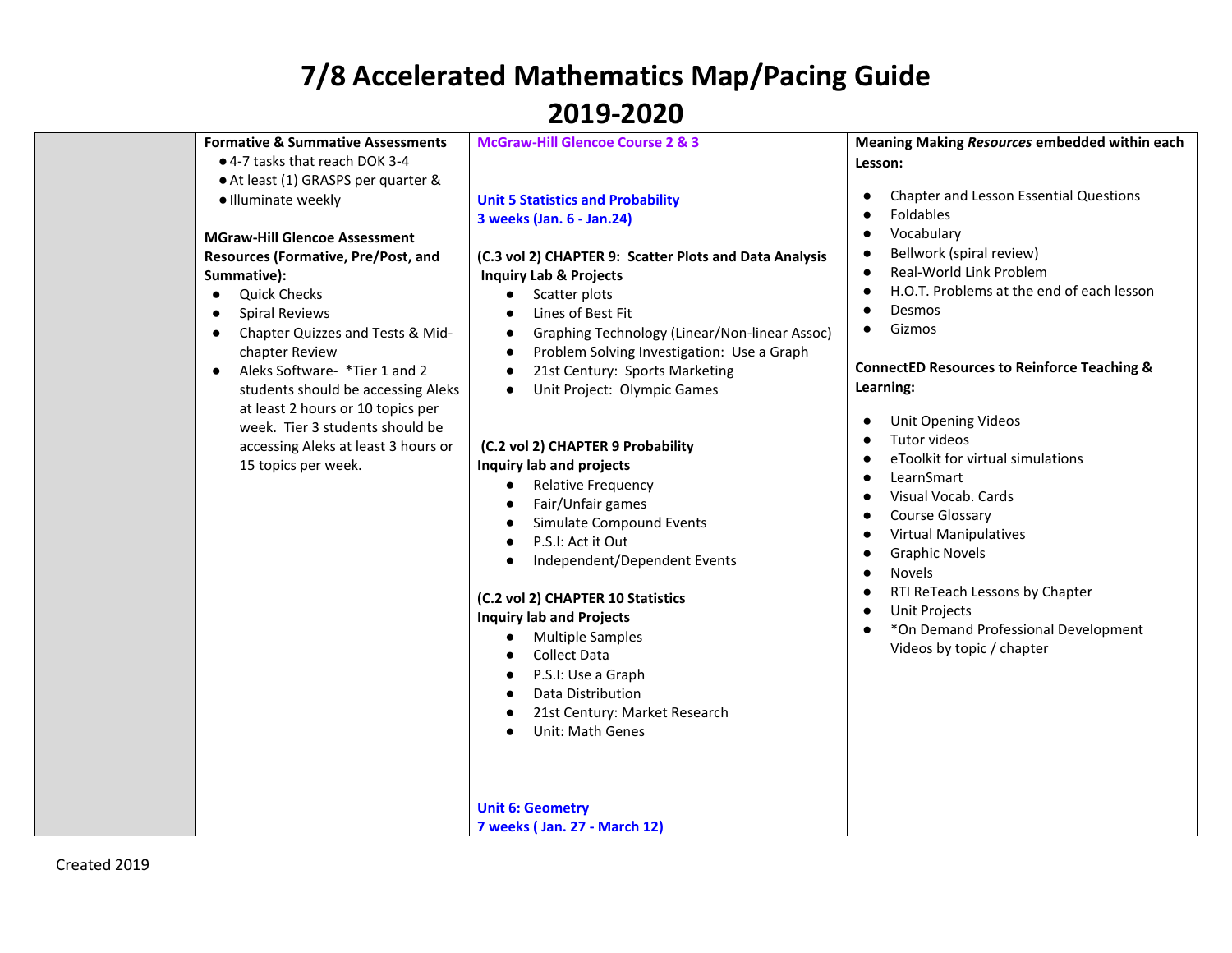| This unit may be continued into Qtr. 4                  |  |
|---------------------------------------------------------|--|
| (C.2 vol 2) CHAPTER 7 Geometric Figures                 |  |
| Inquiry lab and projects                                |  |
| • Create and Draw Triangles                             |  |
| Investigate online maps and scale drawings<br>$\bullet$ |  |
| • P.S.I: Make a Model                                   |  |
| • 21st Century: Design Engineering                      |  |
| (C.2 vol 2) CHAPTER 8 Measure Figures                   |  |
| Inquiry lab and projects                                |  |
| • Circumference                                         |  |
| Area of Circles<br>$\bullet$                            |  |
| P.S.I: Solve simpler problems<br>$\bullet$              |  |
| Volume of Pyramids<br>$\bullet$                         |  |
| Nets of 3-D objects<br>$\bullet$                        |  |
| Surface Area and Volume                                 |  |
| <b>Composite Figures</b><br>$\bullet$                   |  |
| 21st Century: Landscape Architecture<br>$\bullet$       |  |
| Unit: Turn Over New Leaf<br>$\bullet$                   |  |
| (C.3 vol 2) CHAPTER 5: Triangles and Pythagorean        |  |
| <b>Theorem</b>                                          |  |
| <b>Inquiry Labs &amp; Projects</b>                      |  |
| Parallel Lines<br>$\bullet$                             |  |
| Triangles<br>$\bullet$                                  |  |
| Problem Solving Investigation: Look for a<br>$\bullet$  |  |
| pattern                                                 |  |
| • Right Triangle Relationships                          |  |
| • Proof about Pythagorean Theorem                       |  |
| 21st Century: In Travel and Tourism<br>$\bullet$        |  |
| (C.3 vol 2) CHAPTER 6: Transformations                  |  |
| <b>Inquiry Labs &amp; Projects</b>                      |  |
| Transformations                                         |  |
| <b>Rotational Symmetry</b>                              |  |
| Problem Solving Investigation: Act it out<br>$\bullet$  |  |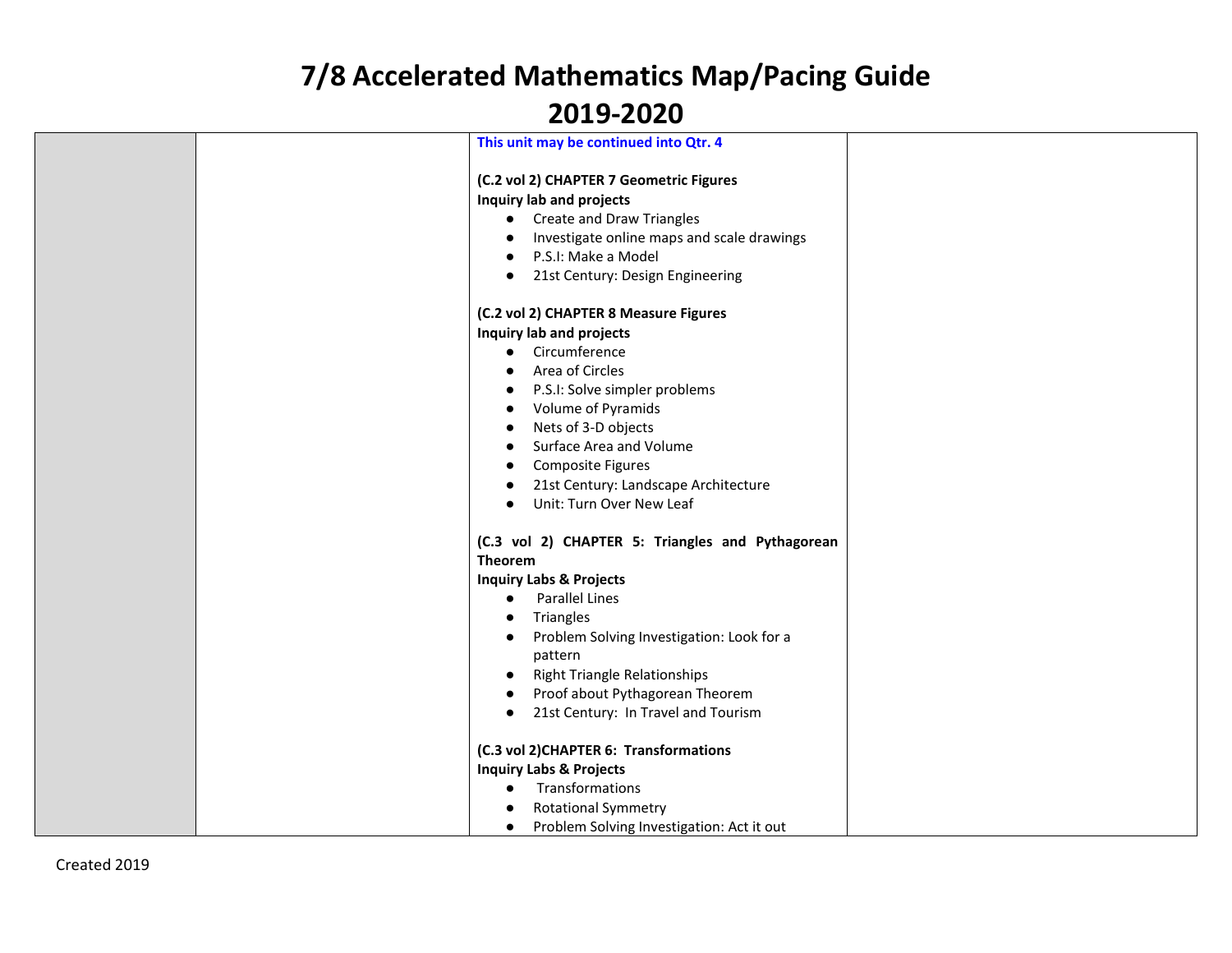|  | <b>Dilations</b><br>$\bullet$<br>21st Century: Computer Animation<br>$\bullet$<br>(C.3 vol 2) CHAPTER 7: Congruence and Similarity<br><b>Inquiry Labs &amp; Projects</b><br><b>Composition of Transformations</b><br>$\bullet$<br><b>Congruent Triangles</b><br>$\bullet$<br><b>Geometry Software</b><br>$\bullet$<br>Problem Solving Investigation: Draw a Diagram<br>$\bullet$<br><b>Similar Triangles</b><br>$\bullet$<br>• 21st Century: Car Design<br>(C.3 vol 2) CHAPTER 8: Volume and Surface Area<br><b>Inquiry Labs &amp; Projects</b><br>• 3D figures<br>Problem Solving Investigation: Solve a Simpler<br>$\bullet$<br>Problem<br>Surface Area of Cylinders<br>$\bullet$<br>Nets of Cones<br>$\bullet$<br>Changes in Scale<br>$\bullet$<br>21st Century: Architecture<br>$\bullet$<br>Unit Project: Design that Ride<br>$\bullet$ |  |
|--|----------------------------------------------------------------------------------------------------------------------------------------------------------------------------------------------------------------------------------------------------------------------------------------------------------------------------------------------------------------------------------------------------------------------------------------------------------------------------------------------------------------------------------------------------------------------------------------------------------------------------------------------------------------------------------------------------------------------------------------------------------------------------------------------------------------------------------------------|--|
|  |                                                                                                                                                                                                                                                                                                                                                                                                                                                                                                                                                                                                                                                                                                                                                                                                                                              |  |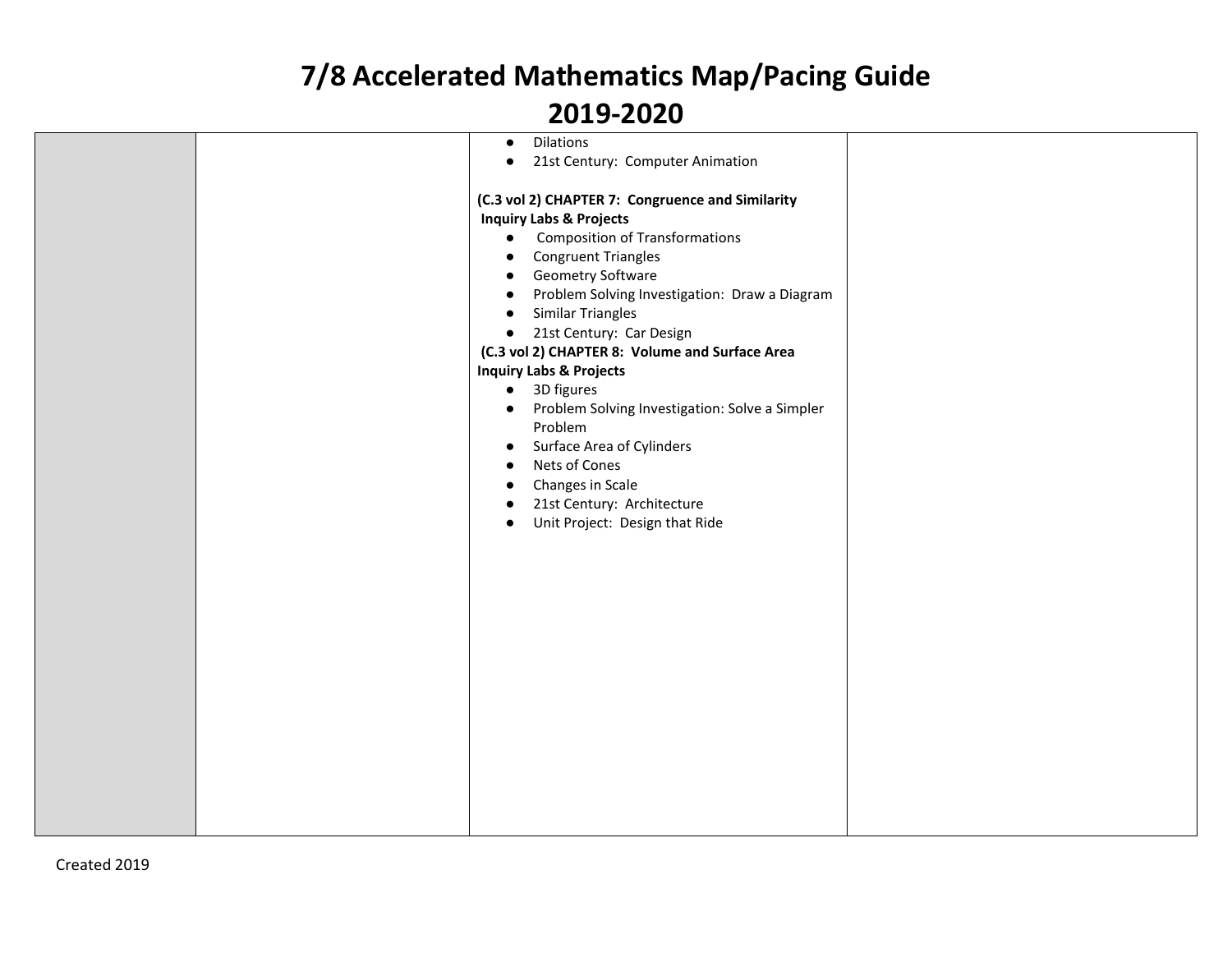| Topics &         | <b>Mathematical Practices</b>                                                                                                                            |                                                                                                                     |                                           |  |  |  |  |
|------------------|----------------------------------------------------------------------------------------------------------------------------------------------------------|---------------------------------------------------------------------------------------------------------------------|-------------------------------------------|--|--|--|--|
|                  | 1. Make sense of problems and persevere in solving them.                                                                                                 |                                                                                                                     |                                           |  |  |  |  |
| <b>Standards</b> | 2. Reason abstractly and quantitatively.                                                                                                                 |                                                                                                                     |                                           |  |  |  |  |
|                  | 3. Construct viable arguments and critique the reasoning of others.                                                                                      |                                                                                                                     |                                           |  |  |  |  |
|                  | 4. Model with mathematics.                                                                                                                               |                                                                                                                     |                                           |  |  |  |  |
|                  | 5. Use appropriate tools strategically.                                                                                                                  |                                                                                                                     |                                           |  |  |  |  |
|                  | 6. Attend to precision.                                                                                                                                  |                                                                                                                     |                                           |  |  |  |  |
| <b>Quarter 4</b> | 7. Look for and make use of structure.                                                                                                                   |                                                                                                                     |                                           |  |  |  |  |
|                  | 8. Look for and express regularity in repeated reasoning.                                                                                                |                                                                                                                     |                                           |  |  |  |  |
|                  |                                                                                                                                                          |                                                                                                                     |                                           |  |  |  |  |
|                  |                                                                                                                                                          |                                                                                                                     |                                           |  |  |  |  |
|                  |                                                                                                                                                          |                                                                                                                     |                                           |  |  |  |  |
|                  |                                                                                                                                                          |                                                                                                                     |                                           |  |  |  |  |
|                  |                                                                                                                                                          |                                                                                                                     |                                           |  |  |  |  |
|                  | Students should spend the majority of learning on the major work of the grade level; which should account for at least 65% of the academic year (Achieve |                                                                                                                     |                                           |  |  |  |  |
|                  |                                                                                                                                                          | the core, n.d.). Major content should be emphasized via a greater number of days of instruction, depth and mastery. |                                           |  |  |  |  |
|                  | <b>Assessment</b>                                                                                                                                        | <b>Resources</b>                                                                                                    | <b>Concept Tools &amp; Practices</b>      |  |  |  |  |
|                  | (Evidence)<br><b>Formative &amp; Summative Assessments</b>                                                                                               | (Curriculum /Textbook)<br><b>McGraw-Hill Glencoe Course 2&amp; 3</b>                                                | <b>Meaning Making Resources embedded</b>  |  |  |  |  |
|                  | ● 4-7 tasks that reach DOK 3-4                                                                                                                           |                                                                                                                     | within each Lesson:                       |  |  |  |  |
|                  | • At least (1) GRASPS per quarter &                                                                                                                      | <b>Continue Unit 6 Geometry</b>                                                                                     |                                           |  |  |  |  |
|                  | · Illuminate weekly                                                                                                                                      | March 30 - April 3                                                                                                  | Chapter and Lesson Essential<br>$\bullet$ |  |  |  |  |
|                  |                                                                                                                                                          |                                                                                                                     | Questions                                 |  |  |  |  |
|                  | <b>MGraw-Hill Glencoe Assessment Resources</b>                                                                                                           | Testing (April 6 - May 8)                                                                                           | Foldables                                 |  |  |  |  |
|                  | (Formative, Pre/Post, and Summative):                                                                                                                    |                                                                                                                     | Vocabulary                                |  |  |  |  |
|                  | <b>Quick Checks</b>                                                                                                                                      | <b>During/After testing:</b>                                                                                        | Bellwork (spiral review)                  |  |  |  |  |
|                  | <b>Spiral Reviews</b><br>$\bullet$                                                                                                                       | <b>Test Review</b>                                                                                                  | Real-World Link Problem                   |  |  |  |  |